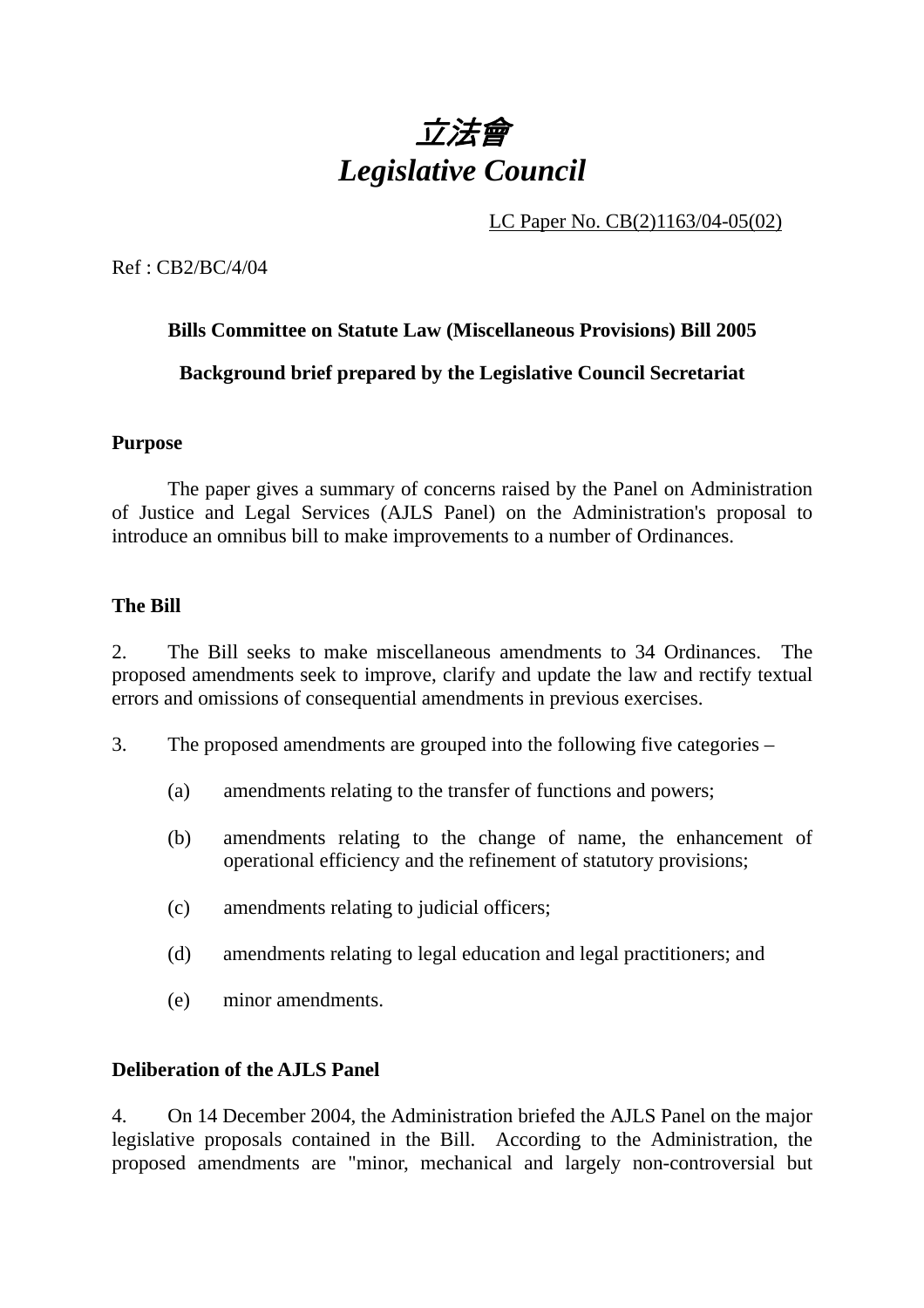important for the purpose of updating or improving existing legislation". An information paper provided by the Administration to the Panel (LC Paper No. CB(2)316/04-05(01)) is in **Appendix I**.

5. Apart from seeking clarifications from the Administration on certain proposed amendments, some members had expressed support for –

- (a) the proposed amendment to amend the definition of "deception" in the Theft Ordinance (Cap. 210) (clause 32 of the Bill); and
- (b) the proposed amendment to amend the various Ordinances providing that a decision of the Court of Appeal on an appeal was final (clauses 39 to 121 of the Bill).

6. However, some members considered that the following proposed amendments had policy implications and were not technical issues, and would require further study by a Bills Committee –

- (a) the proposed amendments relating to the transfer of the chairmanship of certain Rules Committees from the Chief Justice to the Chief Judge of the High Court (clauses 8 to 10 of the Bill);
- (b) the proposed amendments to the Prevention of Bribery Ordinance (POBO) (Cap. 201) to make it clear that a person who is the subject of a section 17A(1) notice is not allowed to leave Hong Kong, and to empower a person appointed by the Commissioner of ICAC to arrest the first-mentioned person for failure to comply with the notice (clauses 35 and 36 of the Bill). The Panel had noted the view of the legal adviser that the Administration should consider whether similar amendment to the Dangerous Drugs Ordinance (Cap. 134) was necessary as it contained a provision similar to section 17A(1) of POBO;
- (c) the proposed amendment to the Costs in Criminal Cases Ordinance (Cap. 492) to empower the Court of Appeal and Court of First Instance to award costs to the prosecutor or defendant on the other party's unsuccessful application for a certificate under the Hong Kong Court of Final Appeal Ordinance (clauses 37 and 38 of the Bill). The Panel had noted that the Hong Kong Bar Association supported the proposal to award costs to the defendant, but not to the prosecutor;
- (d) the proposed amendments relating to the professional qualifications of certain judicial officers (clauses 124 to 175 of the Bill); and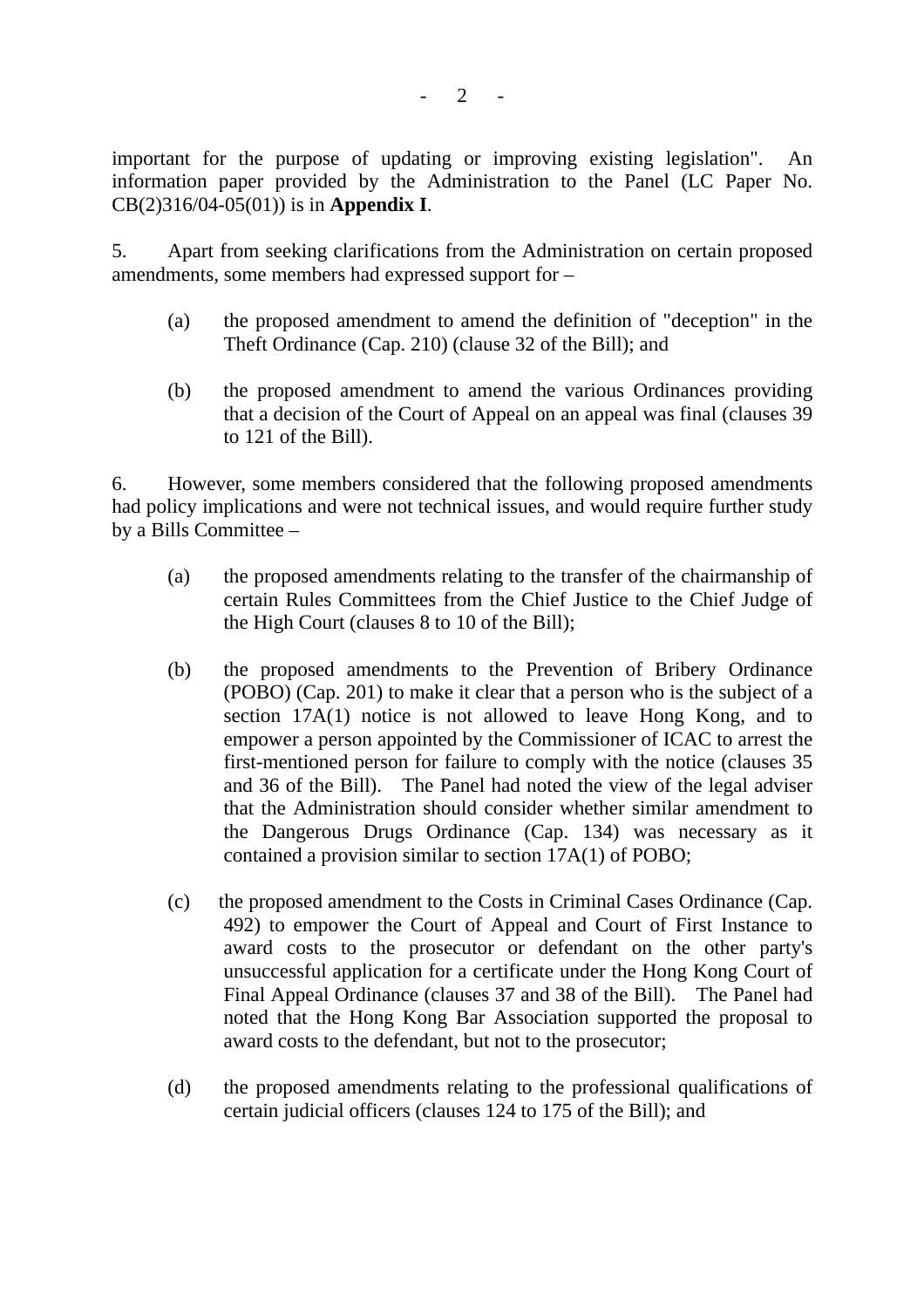(e) the proposed amendment to the Legal Practitioners Ordinance (Cap. 159) to include two representatives of The Chinese University of Hong Kong in the Standing Committee on Legal Education and Training before the law school established by the University came into existence (clause 176 of the Bill).

7. An extract from the minutes of the AJLS Panel meeting on 14 December 2004 is in **Appendix II**.

Council Business Division 2 Legislative Council Secretariat 30 March 2005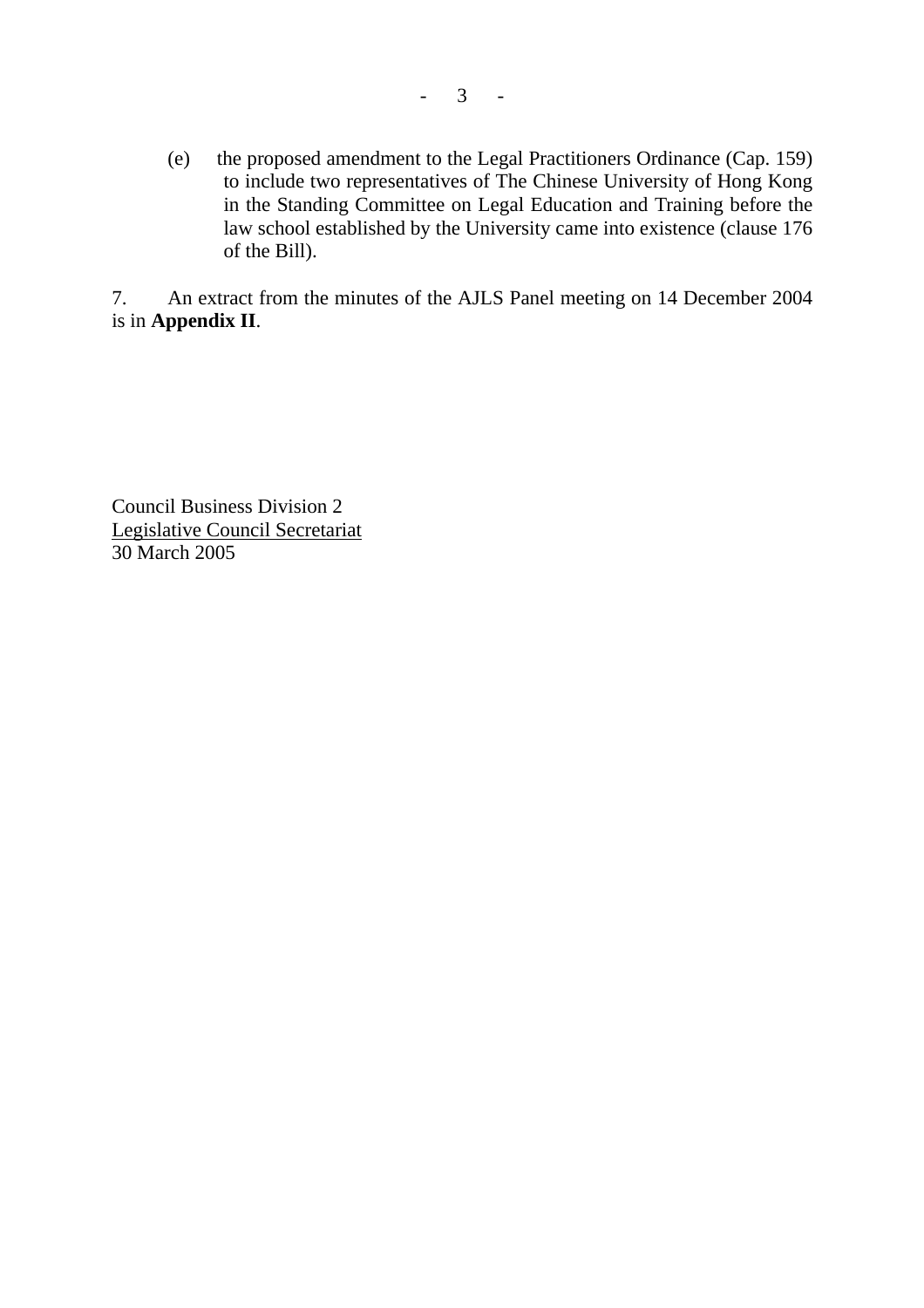For discussion On 14 December 2004

## **LegCo Panel on Administration of Justice and Legal Services**

## **Information Paper on Statute Law (Miscellaneous Provisions) Bill 2005**

# **INTRODUCTION**

 A number of amendments to various Ordinances are proposed in the above Bill. The proposed amendments are minor, technical and largely non-controversial but are important for the purpose of updating or improving existing legislation. The object of this paper is to seek the preliminary views of members of the Panel on the proposed amendments. Subject to approval by the Executive Council, the Bill is scheduled for introduction into the Legislative Council on 9 March 2005.

## **BACKGROUND AND ARGUMENT**

## **General Background**

2. The Administration has adopted the use of omnibus bills in recent years as an efficient way of effecting miscellaneous improvements to existing legislation. This avoids the requirement to make bids for separate slots relating to each Ordinance, the amendments to which involve only a few clauses. The proposed amendments are described below.

## **DETAILED PROPOSALS**

## **A. Provisions related to the Theft Ordinance (Cap. 210)**

3. The Theft Ordinance has, since its enactment, contained a definition of "deception" in section 17(4) which covers opinions. In December 1998, the Theft (Amendment) Bill 1998 (the "Bill") added a section 16A which creates a new statutory offence of fraud. At the request of the Bills Committee, the reference to opinions in that new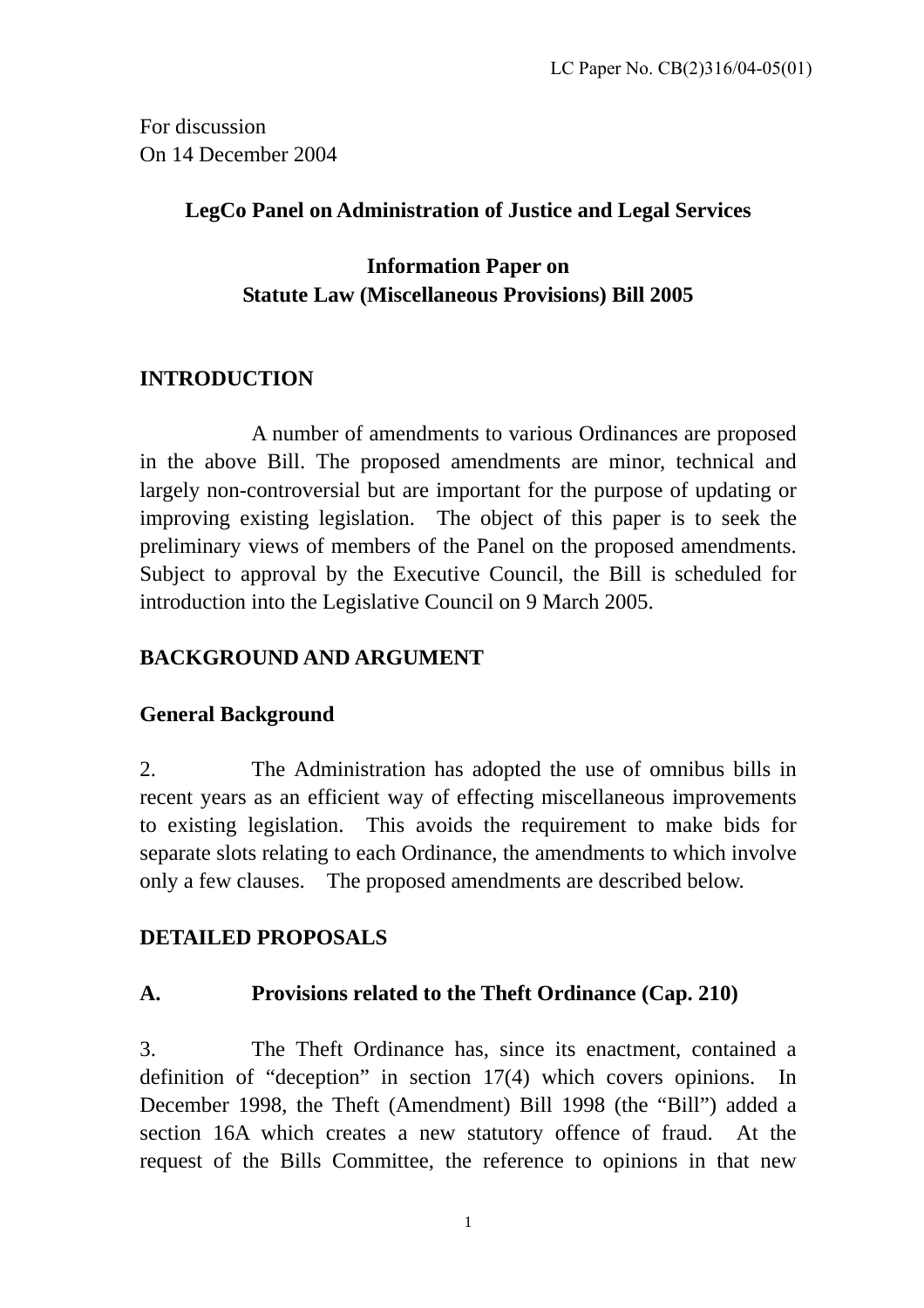offence was deleted before enactment. The Administration was asked to consider a similar amendment to the deception offences in the Theft Ordinance.

4. The Administration now proposes to make such an amendment. The proposed amendments to the definition of deception are highlighted below:

"(4) For the purposes of this section –

"deception" ( 欺騙手段 ) means any deception (whether deliberate or reckless) by words or conduct **(whether by any act or omission)** as to fact or as to law, including a deception relating to the past, the present or the future and a deception as to the intentions **or opinions** of the person using the deception or any other person."

# **B. Provisions related to the Firearms and Ammunition Ordinance (Cap. 238)**

5. The purpose of the proposed amendments is to make the offence of possessing an imitation firearm under section 20(1) of the Firearms and Ammunition Ordinance an indictable offence, which can be tried in the Court of First Instance or the District Court. Details of the proposed amendments are at **Annex A**.

## **C. Provisions related to –**

# **Pensions Ordinance (Cap. 89) Widows and Orphans Pension Ordinance (Cap. 94) Pension Benefits Ordinance (Cap. 99)**

6. It is proposed to amend the pensions legislation to effect the transfer of the following statutory powers to the Secretary for the Civil Service ("SCS") –

> (a) transfer of the power to make an Established Offices Order from the Chief Executive ("CE") to SCS;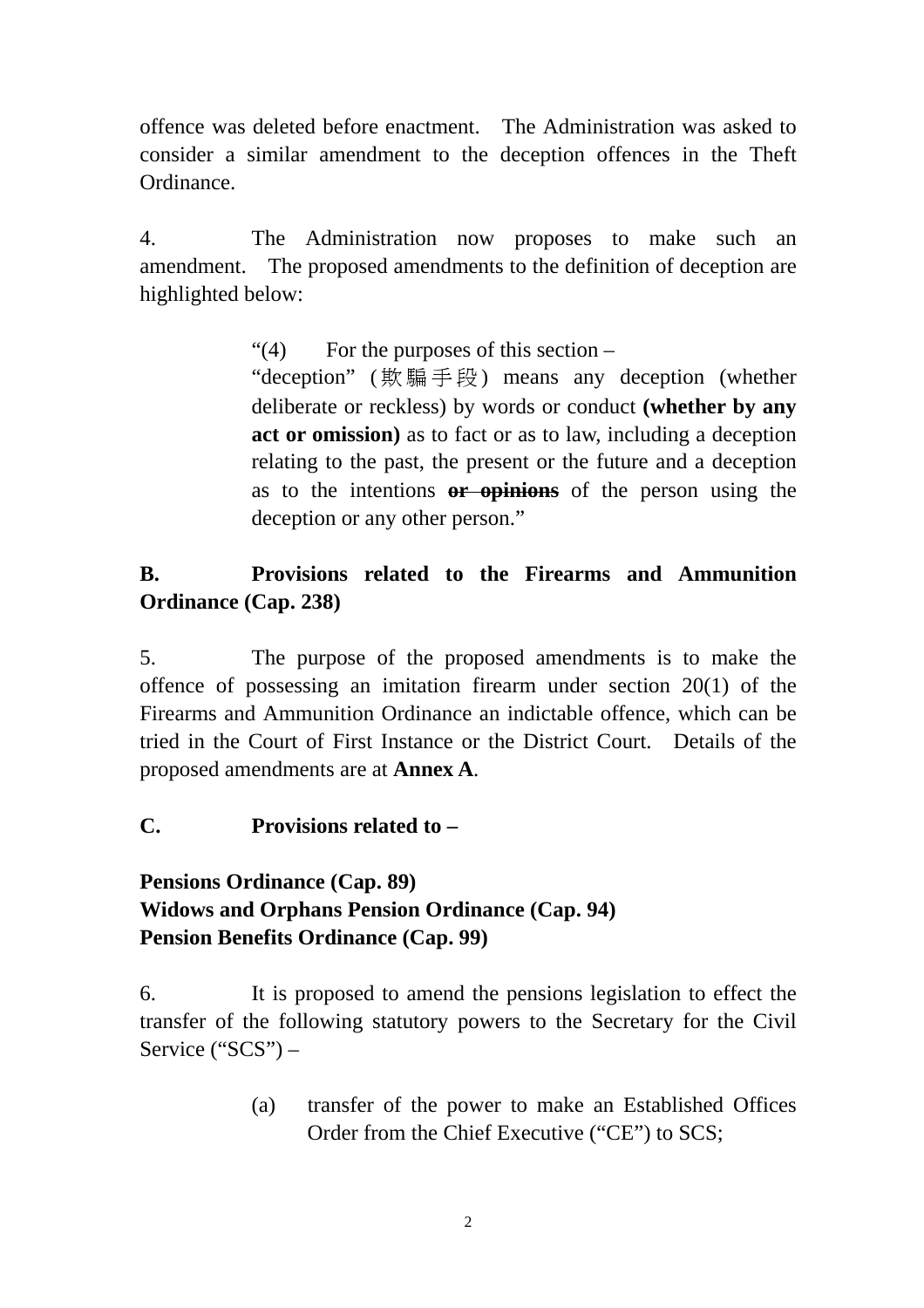- (b) transfer of the power to amend the Schedule to the Pension Benefits Ordinance (Cap. 99) from the Chief Secretary ("CS") to SCS; and
- (c) transfer of the power to approve exemptions from contribution under the Widows and Orphans Pension Scheme from CS to SCS.

# **D. Proposed amendments to the Chinese University of Hong Kong Ordinance (Cap. 1109)**

7. The Chinese name of the Convocation is to be changed to better reflect its composition.

8. The institution proposes to change the Chinese name of the Convocation from "評議會" to "校友評議會" to reflect more accurately that it is an organization with alumni as its members. The English name of the Convocation will remain unchanged. "評議會" under sections 2, 6, 8 and 13 and Statutes 3, 11 and 18 are to be repealed and to be substituted with "校友評議會".

# **E. Provisions related to transfer of powers under the Medical Clinics Ordinance (Cap. 343) and the Administrative Appeals Board Ordinance (Cap. 442)**

9. The statutory powers to determine appeals under the provisions of the Medical Clinics Ordinance are to be transferred from the Chief Executive in Council to the Administrative Appeals Board.

# **F. Provisions related to the Intellectual Property (Miscellaneous Amendments) Ordinance (No. 2 of 2001)**

10. The proposed amendments will repeal some obsolete references to section 93(2) of the Patents (General) Rules and sections 37(2)(b) and 60(3) of the Registered Designs Rules under sections 19 and 27 respectively of the Intellectual Property (Miscellaneous Amendments) Ordinance.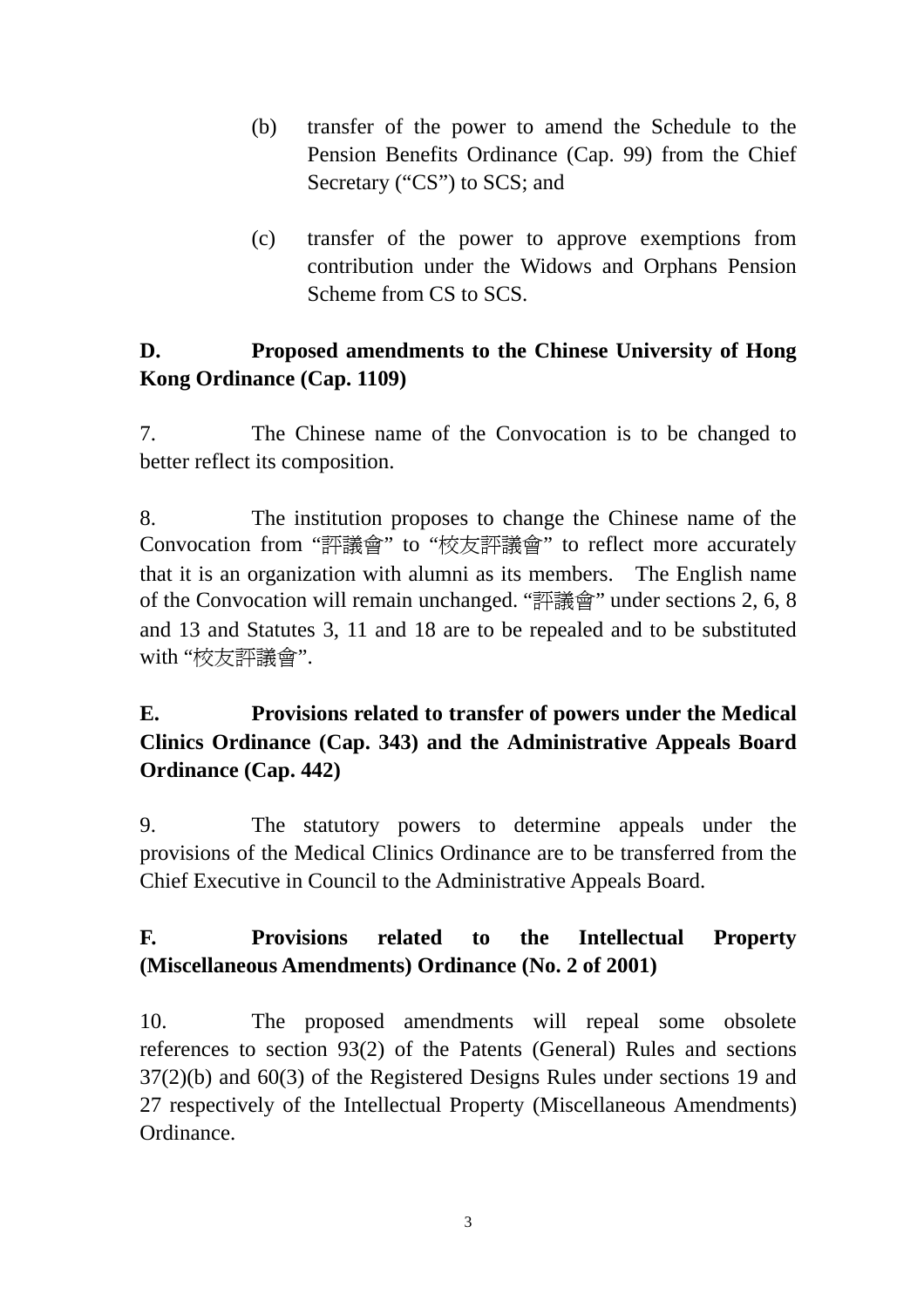**G. Proposals to amend the provisions of the Prevention of Bribery Ordinance (Cap. 201) and the Independent Commission Against Corruption Ordinance (Cap. 204) related to the surrender of travel documents** 

- 11. It is proposed to :
	- (i) amend section 17A of the Prevention of Bribery Ordinance (Cap 201) to make it clear that the subject of a section 17A(1) notice is not allowed to leave Hong Kong during the subsistence of the section 17A(1) notice; and
	- (ii) amend section 10 of Independent Commission Against Corruption Ordinance (Cap 204) to empower ICAC officers to arrest individuals who fail to comply with a section 17A(1) notice or the conditions of a recognizance under section 17B(4) and (5) of Cap 201.
- 12. More details of the proposals are at **Annex B**.

# **H. Provisions related to Legal Aid Services Council Ordinance (Cap. 489)**

13. The Legal Aid Services Council ("LASC") was established in September 1996 under the Legal Aid Services Council Ordinance (Cap. 489) ("LASCO") to supervise the provision of legal aid services by the Legal Aid Department, and to advise the Chief Executive on legal aid policy.

14. The LASC intends to enhance its powers and operational efficiency. The Administration proposes to introduce the following amendments agreed with the LASC –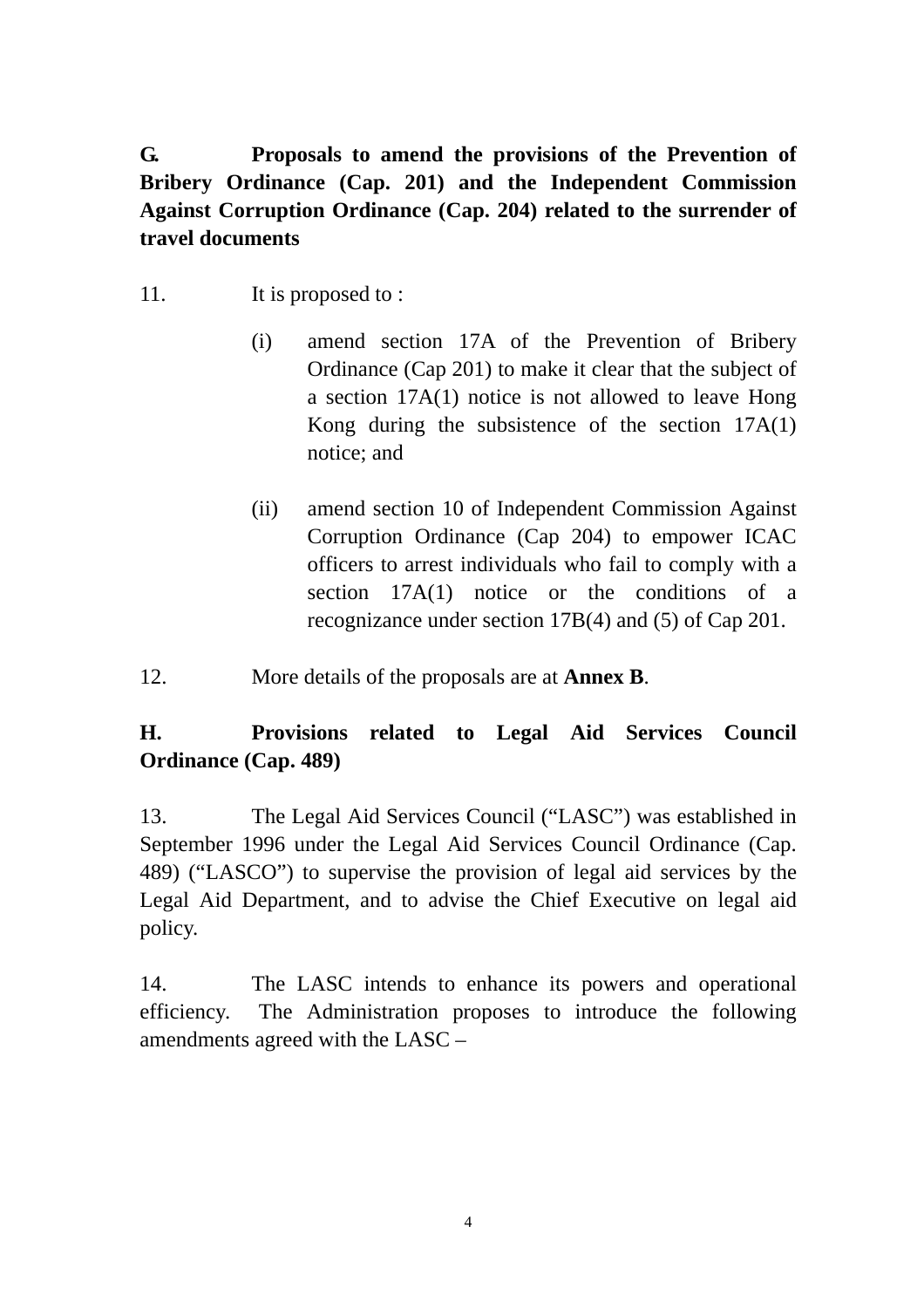- (a) to confer upon the LASC the power to appoint its own staff;
- (b) to confer upon the LASC the power to enter into contracts on its own; and
- (c) to extend the deadline for the LASC to submit its annual report.

15. The LegCo Panel on Administration of Justice and Legal Services noted the proposals on 31 March 2003.

# **I. Provisions related to the Oaths and Declarations Ordinance (Cap. 11)**

16. The proposed amendment will transfer the power of administering the Oath of Secrecy made by the Clerk to ExCo from the Chief Secretary for Administration to the Director of the Chief Executive's Office.

# **J. Provisions related to the Judicial Officers Recommendation Commission Ordinance (Cap. 92) (the "JORCO")**

17. The proposed amendment will amend section 3(5B) of the JORCO to extend the disclosure of interest requirement of Judicial Officers Recommendation Commission members to the selection process of any other judicial officers specified in Schedule 1 to the JORCO.

18. More details of the proposals are at **Annex C**.

# **K. Provisions related to transfer of chairmanship of certain committees under the High Court Ordinance (Cap. 4), District Court Ordinance (Cap. 336), Criminal Procedure Ordinance (Cap. 221)**

19. The proposed amendments will transfer the chairmanship of certain committees from the Chief Justice to the Chief Judge of the High Court. The Committees are :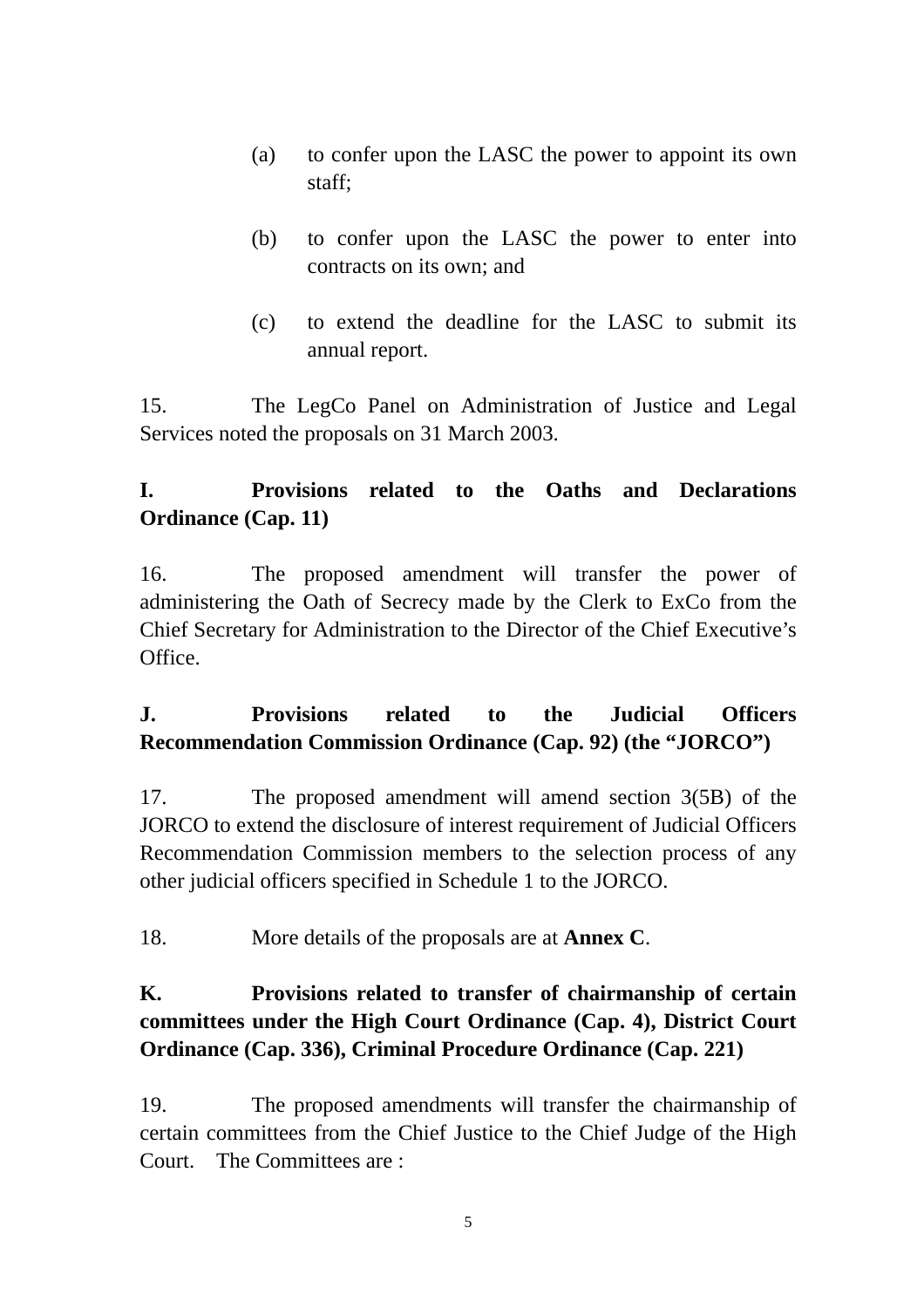- (i) High Court Rules Committee under section 55(1) of the High Court Ordinance;
- (ii) District Court Rules Committee under section 17(1) of the District Court Ordinance; and
- (iii) Criminal Procedure Rules Committee under section 9(1) of the Criminal Procedures Ordinance.

# **L. Provisions related to professional qualifications of judges and judicial officers**

20. A comprehensive review of the existing provisions for professional qualifications of Judges and Judicial Officers at different levels of court was carried out by the Judiciary. Some amendments are proposed. The detailed proposals are **Annex D.**

# **M. Provisions related to the Trade Marks Ordinance (Cap. 559)**

21. The Secretary for Commerce, Industry and Technology has identified problems concerning the interpretation of the words "beginning on" and "owner's name or address" in the Ordinance. The proposed amendments will replace the words "beginning on" with "after", and replace "owner's name or address" with "name or address of the owner or any previous owner" or wording to that effect.

# **N. Provisions related to the Summary Offences Ordinance (Cap. 228)**

22. These will remove a discrepancy in meaning between the English and the Chinese texts of section 4(28) of the Summary Offences Ordinance. More details of the proposals are at **Annex E**.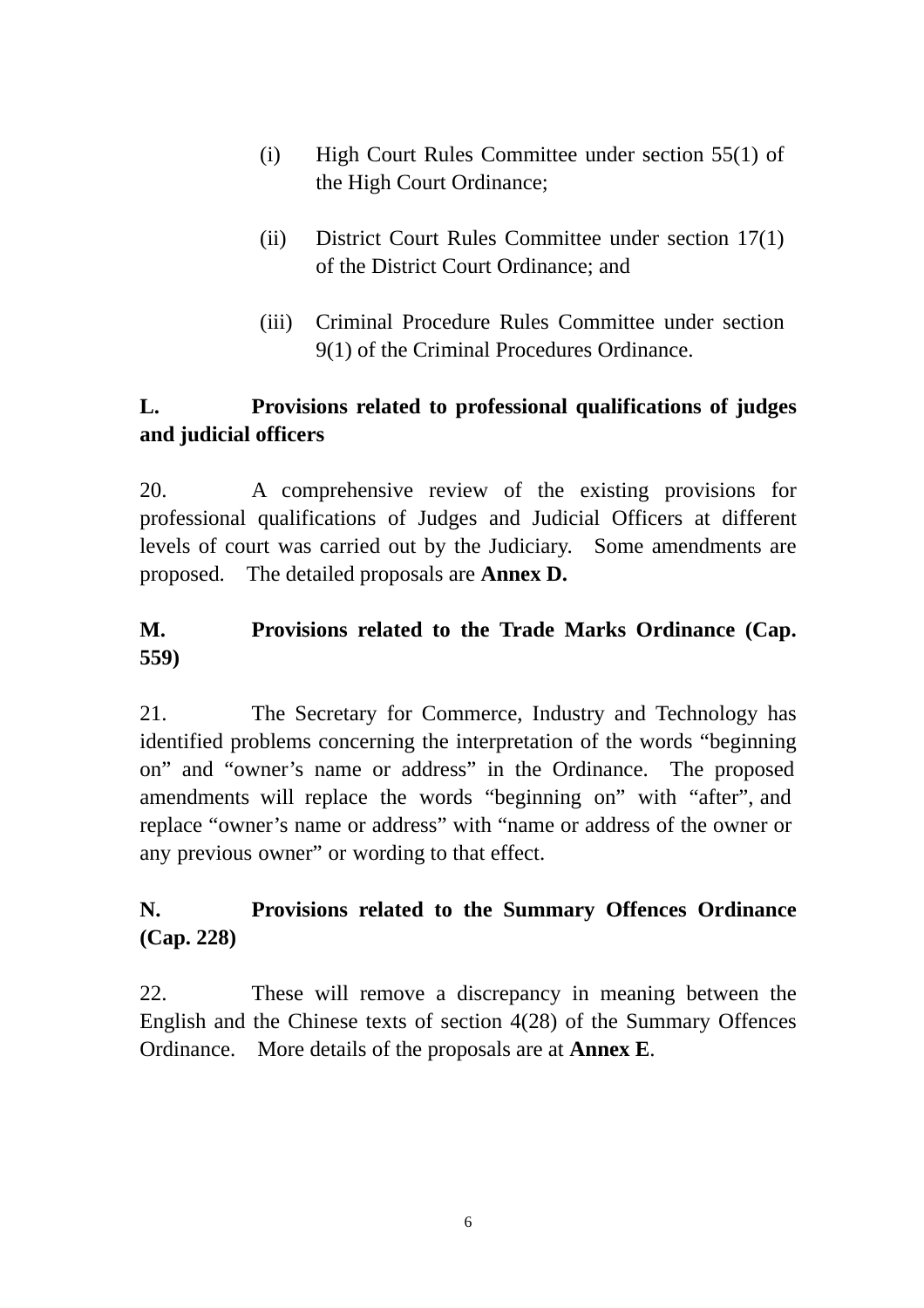## **O. Provisions related to the Crimes Ordinance (Cap. 200)**

23. Consent is to be required for the prosecution of a conspiracy to commit an offence, if that offence is one in respect of which consent to prosecute is necessary. Details of the background, the case for change and the proposal are at **Annex F**.

# **P. Provisions related to the Costs in Criminal Cases Ordinance (Cap. 492)**

24. The Court of Appeal, in its judgment on HKSAR v Wong Wah-yee, CACC 4/2000 observed that it had no power to order costs where the prosecutor or a defendant applies unsuccessfully to the Court of Appeal or the Court of First Instance for a certificate under section 32 of the Court of Final Appeal Ordinance (Cap. 484). The proposed amendments will enable the Court of Appeal or the Court of First Instance to order that costs be awarded to the other party. The detailed background and the proposed amendments are at **Annex G**.

# **Q(1). Proposed amendments to empower the Law Society Council to make rules under the Legal Practitioners Ordinance (Cap. 159)**

25. The proposed amendments will empower the Law Society Council to make rules in respect of in-house solicitors relating to (i) their practice; (ii) their conduct; (iii) the tasks that can and cannot be performed by them and (iv) insurance. The detailed background to the proposals and the proposed amendments are at **Annex H**.

# **Q(2). Proposed amendments for inclusion of representatives in the Standing Committee on Legal Education and Training under the Legal Practitioners Ordinance (Cap. 159)**

26. The proposed amendments will provide for the inclusion of representatives of the Chinese University of Hong Kong ("CUHK") in the Standing Committee on Legal Education and Training established under section 74A of the Legal Practitioners Ordinance (Cap. 159). This is to reflect the fact that CUHK is about to establish a law school, and therefore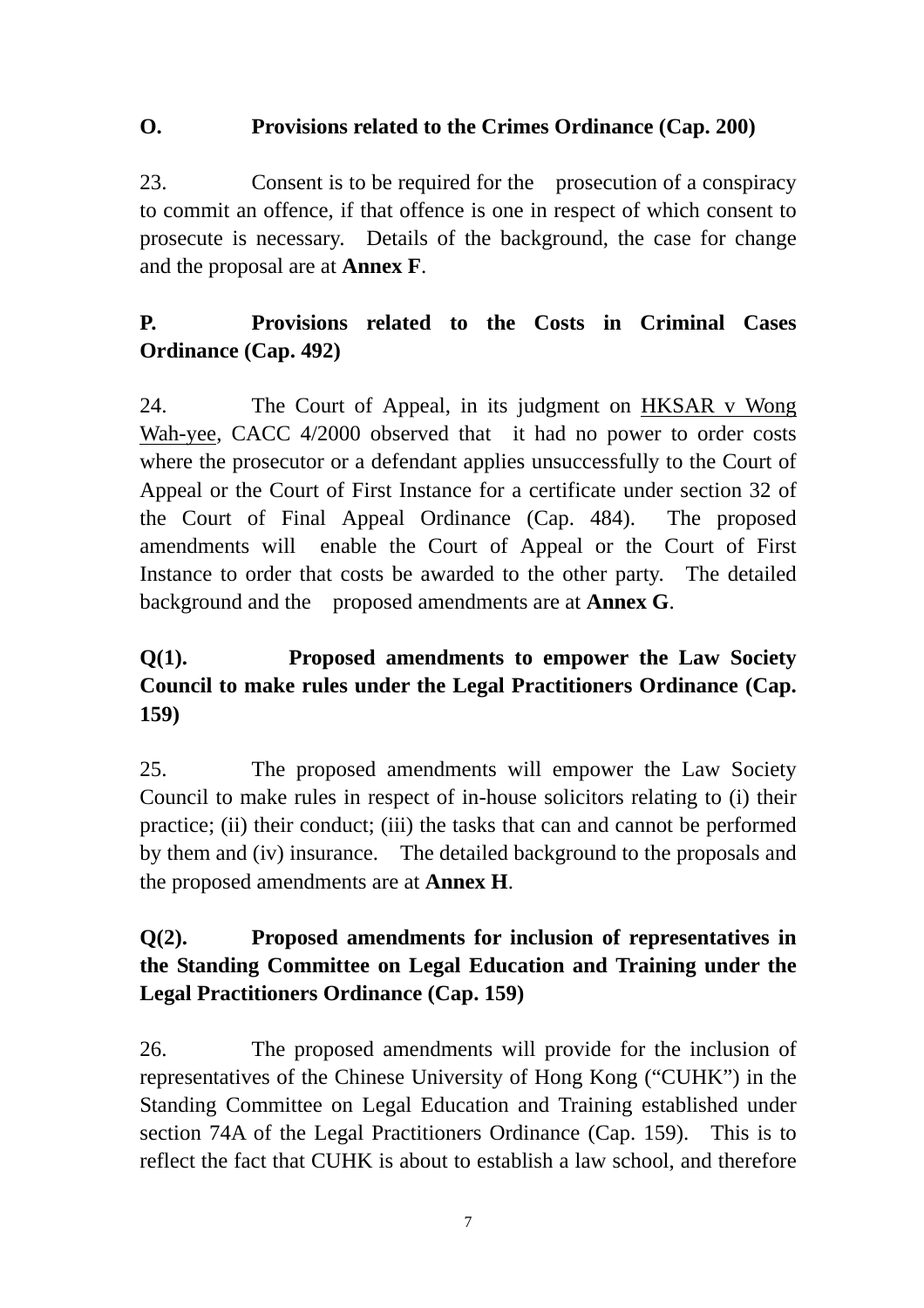should be represented on that committee.

## **R. Provisions related to the Environmental Impact Assessment Ordinance (Cap. 499)**

27. The proposed amendments will change the references of "industrial estate"  $(\top \# \#)$  to "industrial park"  $(\top \#)$  in Schedule 1 of the Ordinance.

## **S. Provisions relating to the finality of appeals in –**

 **Professional Accountants Ordinance (Cap. 50) Dentists Registration Ordinance (Cap. 156) Legal Practitioners Ordinance (Cap. 159) Medial Registration Ordinance (Cap. 161) Midwives Registration Ordinance (Cap. 162) Nurses Registration Ordinance (Cap. 164) Supplementary Medical Professions Ordinance (Cap. 359) Architects Registration Ordinance (Cap. 408) Engineers Registration Ordinance (Cap. 409) Surveyors Registration Ordinance (Cap. 417) Planners Registration Ordinance (Cap. 418) Land Survey Ordinance (Cap. 473) Social Workers Registration Ordinance (Cap. 505) Landscape Architects Registration Ordinance (Cap. 516) Chinese Medicine Ordinance (Cap. 549) Housing Managers Registration Ordinance (Cap. 550)** 

28. The proposed amendments will give effect to the Court of Final Appeal judgment in A Solicitor v The Law Society of Hong Kong & SJ, which held that section 13(1) of the Legal Practitioners Ordinance (Cap.159) was unconstitutional. That section provided that a decision by the Court of Appeal in respect of disciplinary proceedings concerning a solicitor shall be final. The absolute bar on any further appeal was held to be unjustifiable. There are similar provisions in the above Ordinances which need to be amended as a result of that decision. The detailed background and proposals are at **Annex I**.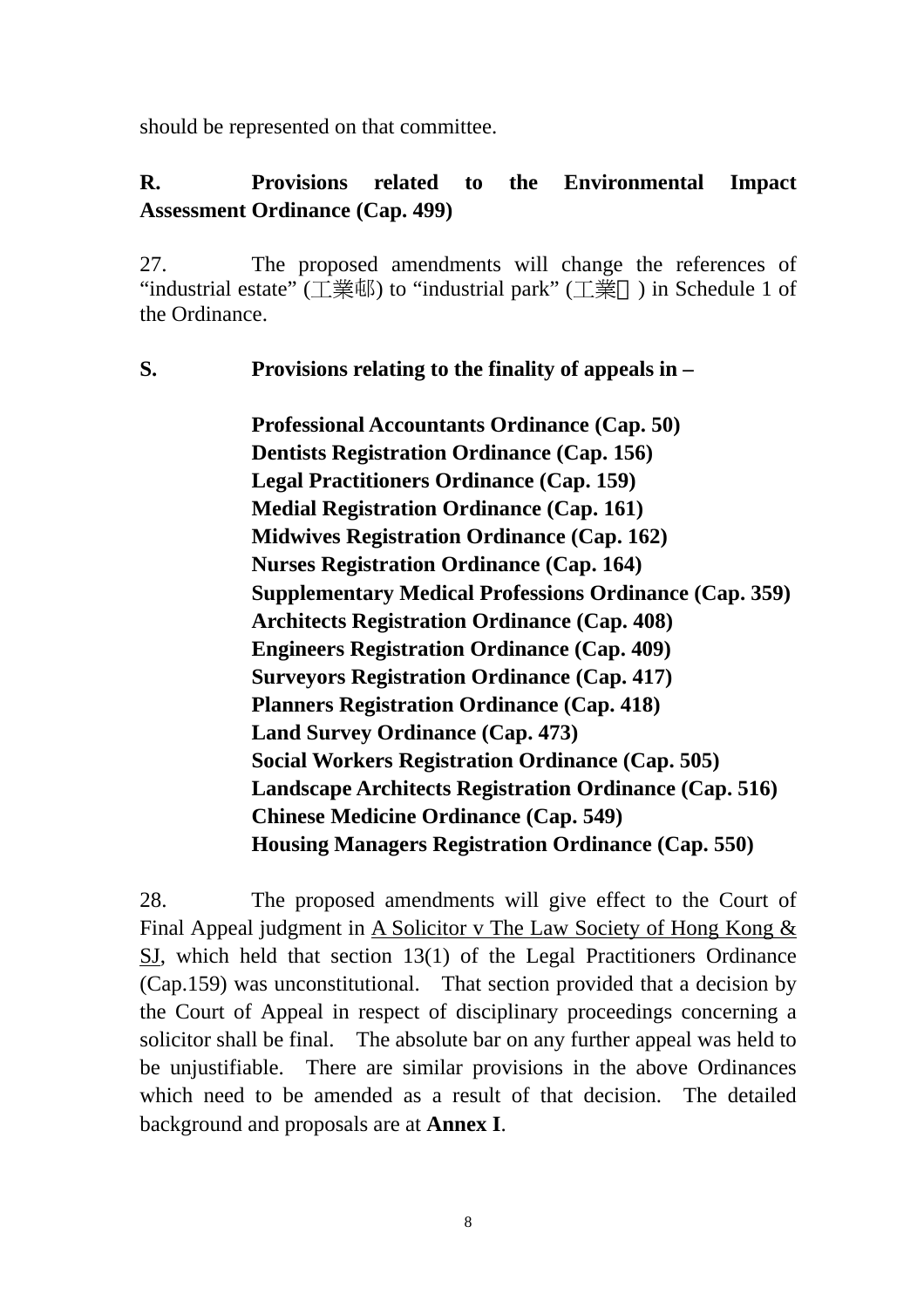## **T. Minor amendments to various Ordinances**

29. The Law Drafting Division of the Department of Justice has identified textual errors and inconsistencies, wrong cross-references, missed consequentials and other minor irregularities in various Ordinances. These are to be corrected.

## **PUBLIC CONSULTATION AND POLICY SUPPORT**

## **Firearms and Ammunition Bill (Cap. 238)**

30. The Law Society, the Hong Kong Bar Association, the University of Hong Kong, the City University of Hong Kong and the Judiciary Administrator were consulted in March 2003. The four consultees who replied all support the proposal.

## **Costs in Criminal Cases Ordinance (Cap. 492)**

31. The Law Society, the Hong Kong Bar Association, the University of Hong Kong, the City University of Hong Kong, and the Judiciary Administrator were consulted in August 2004. The Law Society, the Judiciary Administrator and Mr. Gerard McCoy, SC support the proposal. The Hong Kong Bar Association supports the amendment to section 9, but not section 13 on the ground that –

- (a) for those whose representation is paid for by the Director of Legal Aid, it would be difficult to achieve the object of deterring unmeritorious applications;
- (b) for those who are either privately represented or represent themselves, the first thing that the court would do is to determine whether the applicant has sufficient means to meet such order, which results in leaving very few persons liable to face a costs order;
- (c) the prosecution would be unlikely to invoke this proposed power; and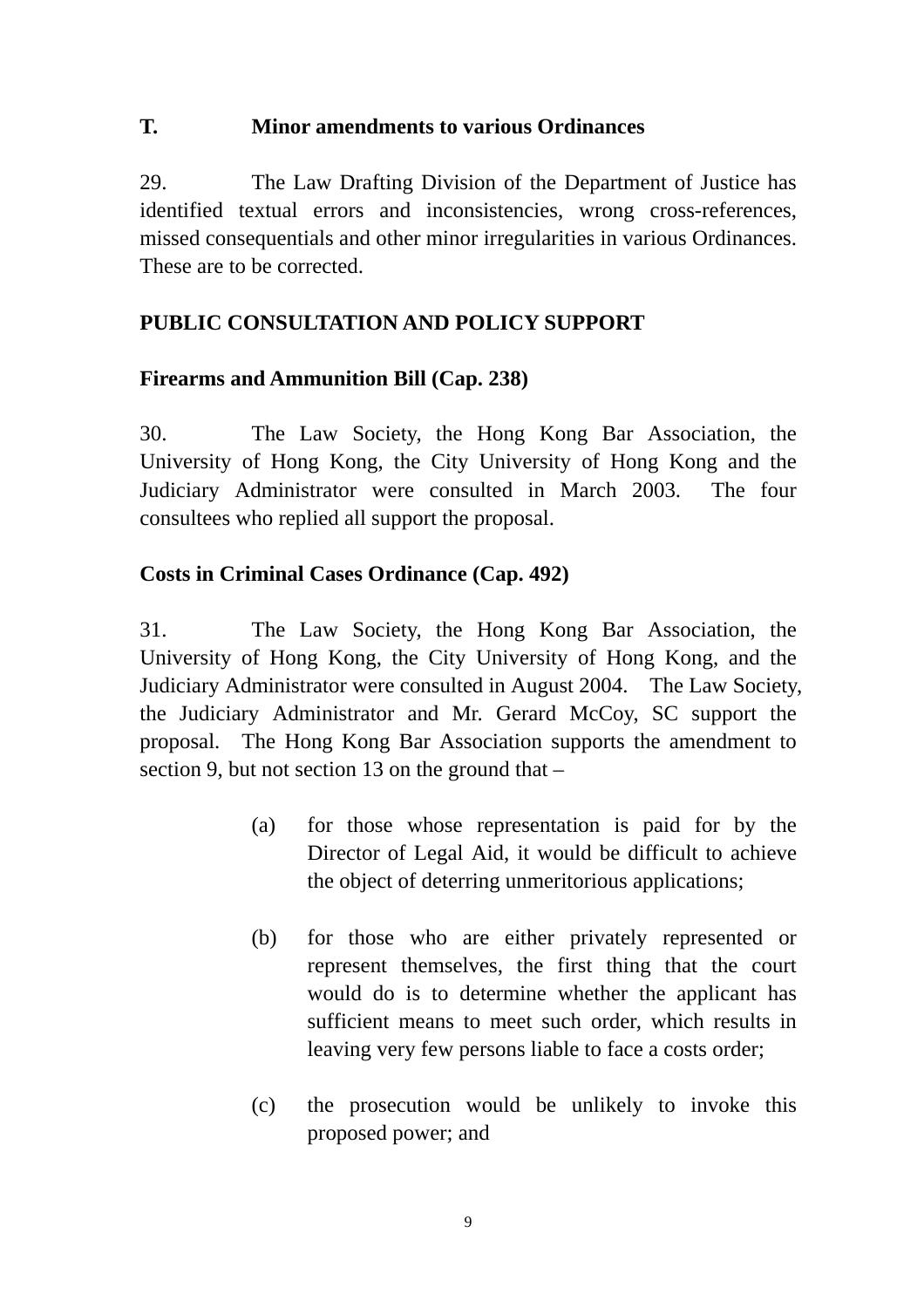(d) a potential applicant in a meritorious case may be deterred from applying for a certificate if he does not wish to take the risk of an award costs made against him (copy of comments of the Hong Kong Bar Association is at **Annex J**).

32. We have not received any comments from the University of Hong Kong and the City University of Hong Kong.

## **Crimes Ordinance (Cap. 200)**

33. The Law Society, the Hong Kong Bar Association, the University of Hong Kong, the City University of Hong Kong and the Judiciary Administrator were consulted in August 2004. Other than the University of Hong Kong and the City University of Hong Kong, from which we have not received comments, the consultees and Mr. Gerard McCoy, SC support the proposal.

## **Theft Ordinance (Cap. 210)**

34. The amendments to section 17 of the Theft Ordinance were proposed by the LegCo Panel on Administration of Justice and Legal Services when the Theft (Amendment) Bill 1998 was introduced into the Legislative Council in December 1998.

# **Proposed amendments to empower the Law Society Council to make rules under the Legal Practitioners Ordinance (Cap. 159)**

35. Consultation was held with the Hong Kong Corporate Counsel Association which did not object to the proposed amendments.

## **Provisions relating to finality provisions in various Ordinances.**

36. The relevant professional bodies have been consulted and they have no in-principle objection to the proposed repeal of the relevant finality provisions.

## **Others**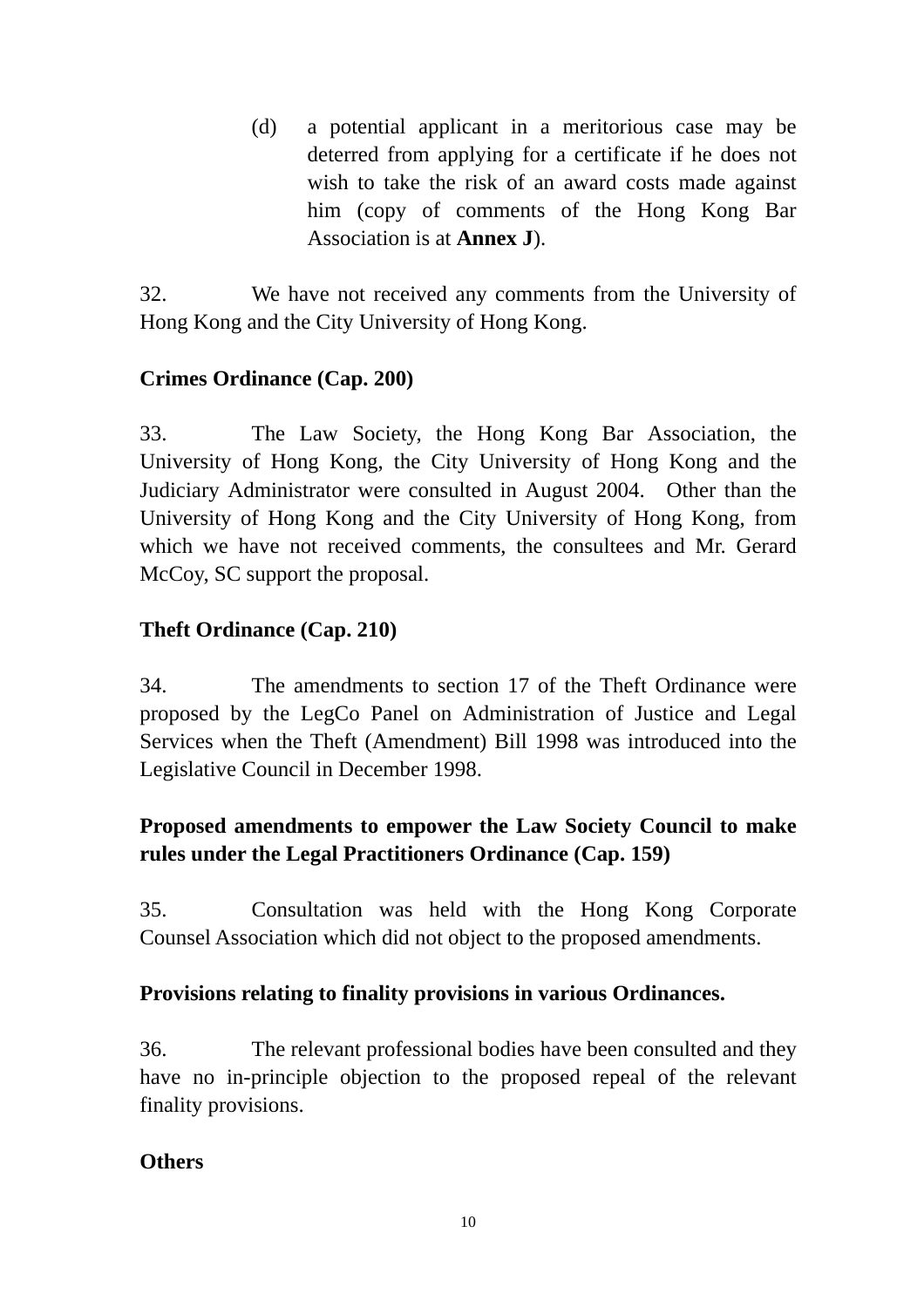37. No public consultation is considered necessary in respect of other proposed amendments due to their minor and uncontroversial nature.

Legal Policy Division Department of Justice November 2004

#310356v5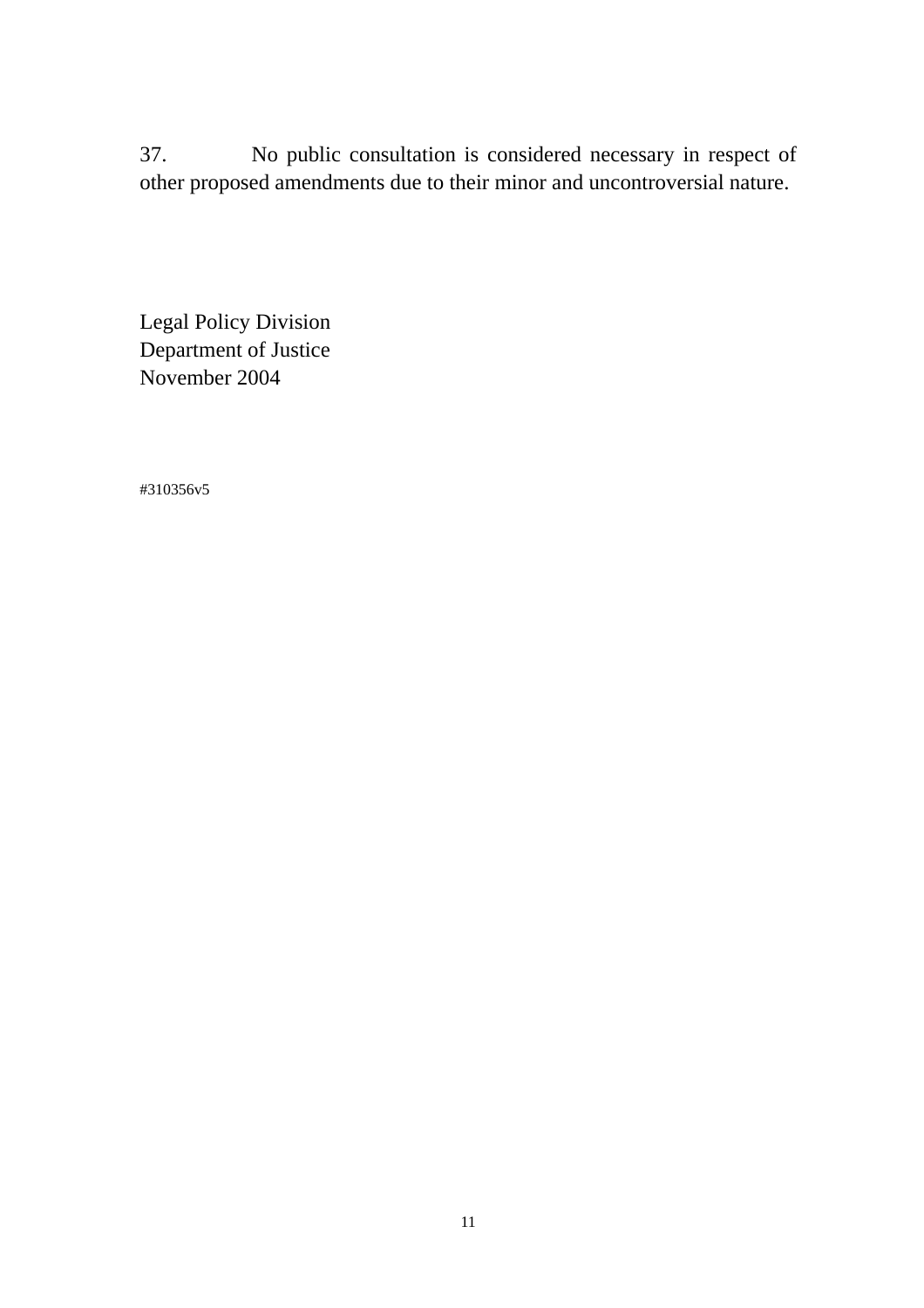## **Proposed amendments to the Firearms and Ammunition Ordinance (Cap 238)**

## **Background**

 Section 20(1) of the Firearms and Ammunition Ordinance provides that any person who is in possession of an imitation firearm commits an offence and is liable to imprisonment for 2 years. Section 20(2) of the Ordinance provides that any person who, within 10 years of being convicted of an offence specified in the Schedule or of an offence under that Ordinance, commits an offence under subsection (1) is liable to imprisonment for 7 years.

2. According to section 14(A) of the Criminal Procedure Ordinance (Cap. 221), the offence is a summary offence. It will be triable summarily before a magistrate, unless it is transferred to the District Court with another indictable offence under section 88 of the Magistrates Ordinance (Cap. 227).

3. Under section 20(2) of the Firearms and Ammunition Ordinance, a magistrate therefore has the power to impose imprisonment for 7 years. It is unusual to give a magistrate power to impose imprisonment of this length.

4. Given that the jurisdiction of the District Court to impose imprisonment in criminal matters is subject to a maximum of 7 years, it appears to be an anomaly for a magistrate to be empowered to impose imprisonment of 7 years. Such a heavy sentence should appropriately be imposed by a judge rather than a magistrate.

## Proposal

5. It is proposed that legislative amendments be made so that the offences under section 20(1) and (2) of the Firearms and Ammunition Ordinance will be an indictable offence, which can be tried in the Court of First Instance or the District Court. By virtue of sections 91 and 92 of the Magistrates Ordinance, it will be possible for the offences to be a dealt with by a magistrate summarily, but the maximum, but the maximum term of imprisonment the magistrate can impose will be two years.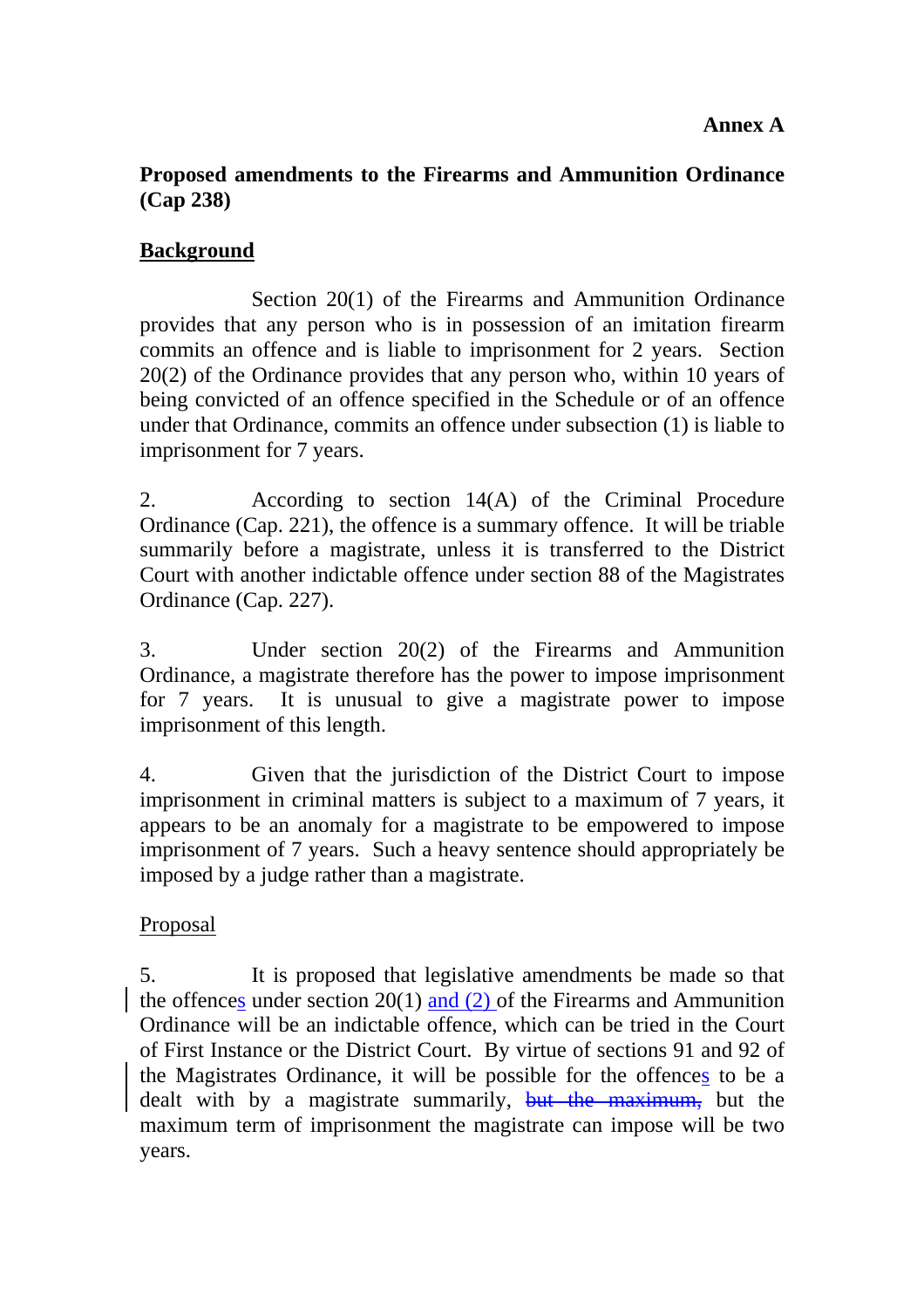6. The effect of the amendment will be that a sentence under section 20(2) exceeding two years' imprisonment can only be imposed if the defendant is convicted on indictment by the District Court or the Court of First Instance.

7. Offences committed before the relevant legislative amendments take effect will be dealt with summarily in accordance with existing provisions.  $\overline{A}$  Cconsequential amendment is needed in respect of the reference to "magistrate" under section 20(3).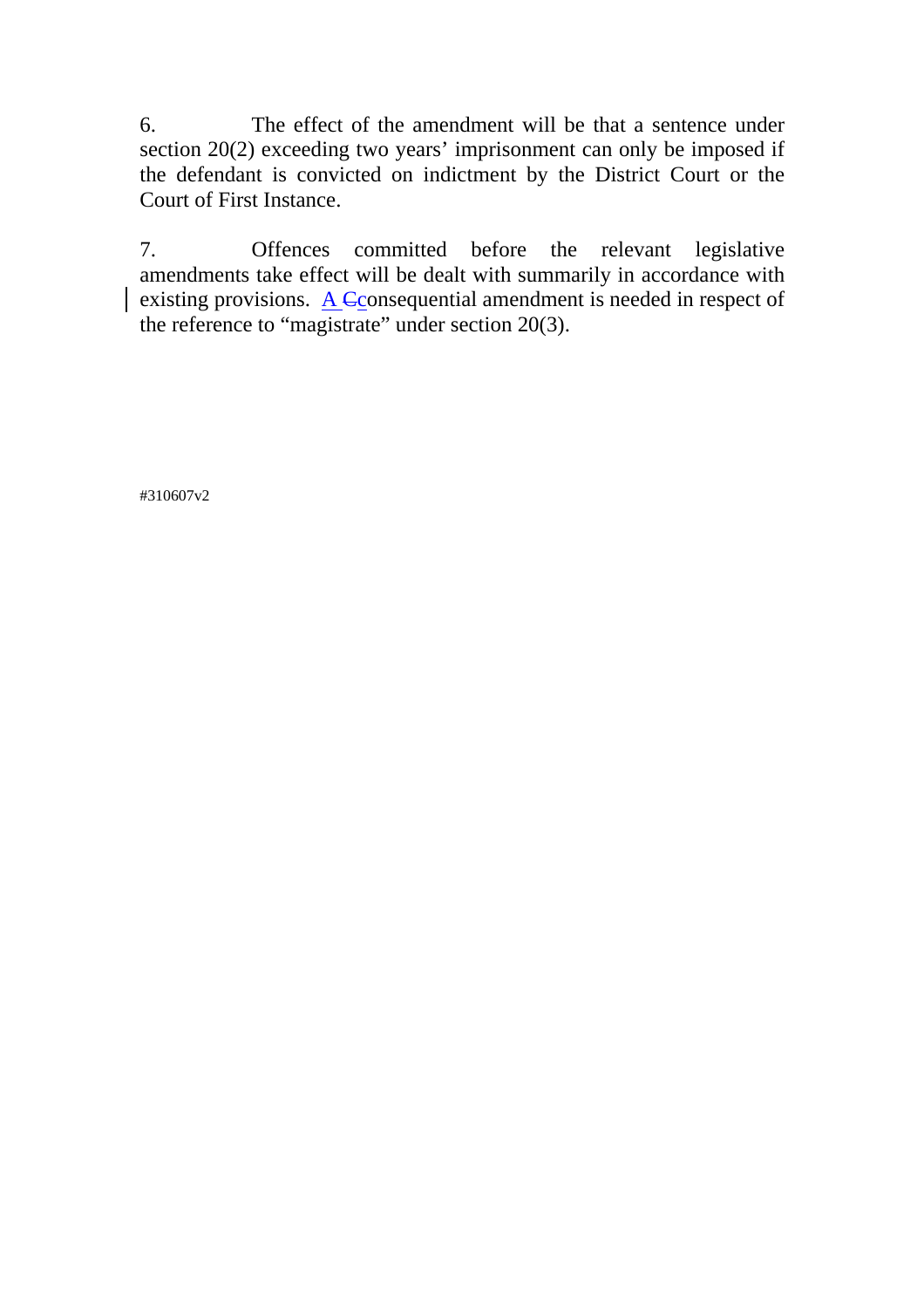# **Proposed amendments to the Prevention of Bribery Ordinance (Cap. 201) (the "POBO") and the Independent Commission Against Corruption Ordinance (the "ICAC Ordinance") (Cap. 204)**

#### **Problem**

 Section 17A(1) of the POBO provides that "A magistrate may, on the application ex parte of the Commissioner, by written notice require a person who is the subject of an investigation in respect of an offence reasonably suspected to have been committed by him under the Ordinance to surrender to the Commissioner any travel document in his possession." Before 1987, possession of a travel document was a prerequisite for a person who wished to depart from Hong Kong; therefore a person with no travel document was unable to leave Hong Kong. However, with the introduction of the "Easy Travel Scheme" in 1987, it is possible for Hong Kong residents to leave Hong Kong for Macau on production of a Hong Kong identity card (as opposed to a travel document) at immigration control points. Since a section 17A(1) notice under the POBO does not in fact prevent a person from leaving Hong Kong, Immigration Officers have no power to prevent persons holding Hong Kong identity cards from leaving Hong Kong for Macau.

## Proposal

2. To address this loophole, it is necessary to add a new provision to section 17A providing that the subject of a section 17A(1) notice shall not leave Hong Kong during its currency. This would enable Immigration Officers to prevent such a person from leaving Hong Kong. As a matter of policy, a person who attempts to leave Hong Kong whilst subject to a requirement not to leave Hong Kong will not be arrested or penalized as the primary objective of the proposal is to prevent him from leaving Hong Kong.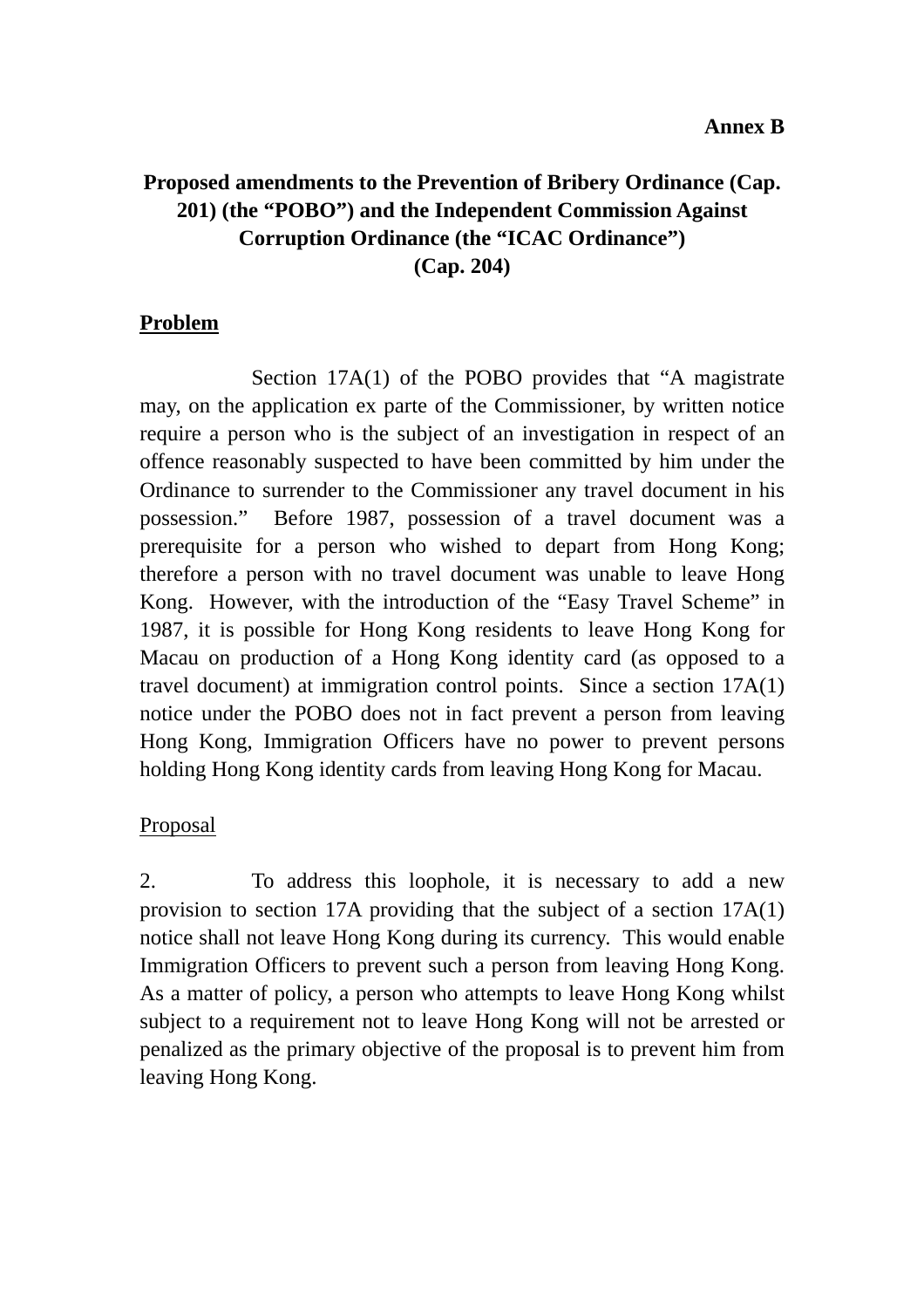# **Power of Arrest conferred by section 17A(4) and 17C(1)(a) of the POBO**

3. Currently, the power to arrest individuals who breach the provisions of a section 17A(1) notice, or who fail to comply with the conditions of a recognizance under section 17B(4) and (5) of the POBO, is conferred by section 17A(4) and 17C(1)(a) of the POBO Ordinance. The powers of arrest conferred upon ICAC officers are prescribed in section 10 of the ICAC Ordinance which does not refer to section 17A(4) and 17C(1)(a) of the POBO. Therefore, ICAC officers are not empowered to arrest individuals who breach the provisions of a section 17A(1) notice, or who fail to comply with the conditions of a recognizance under section 17B(4) and (5) of the POBO. However, it is considered reasonable and appropriate to empower ICAC officers, in addition to police officers, to arrest under section 10 of the ICAC Ordinance, as conferred by section  $17A(4)$  and section  $17C(1)(a)$  of the POBO, and to take any persons so arrested before a magistrate in accordance with section 17A(4). Section 10 of ICAC Ordinance should be amended accordingly.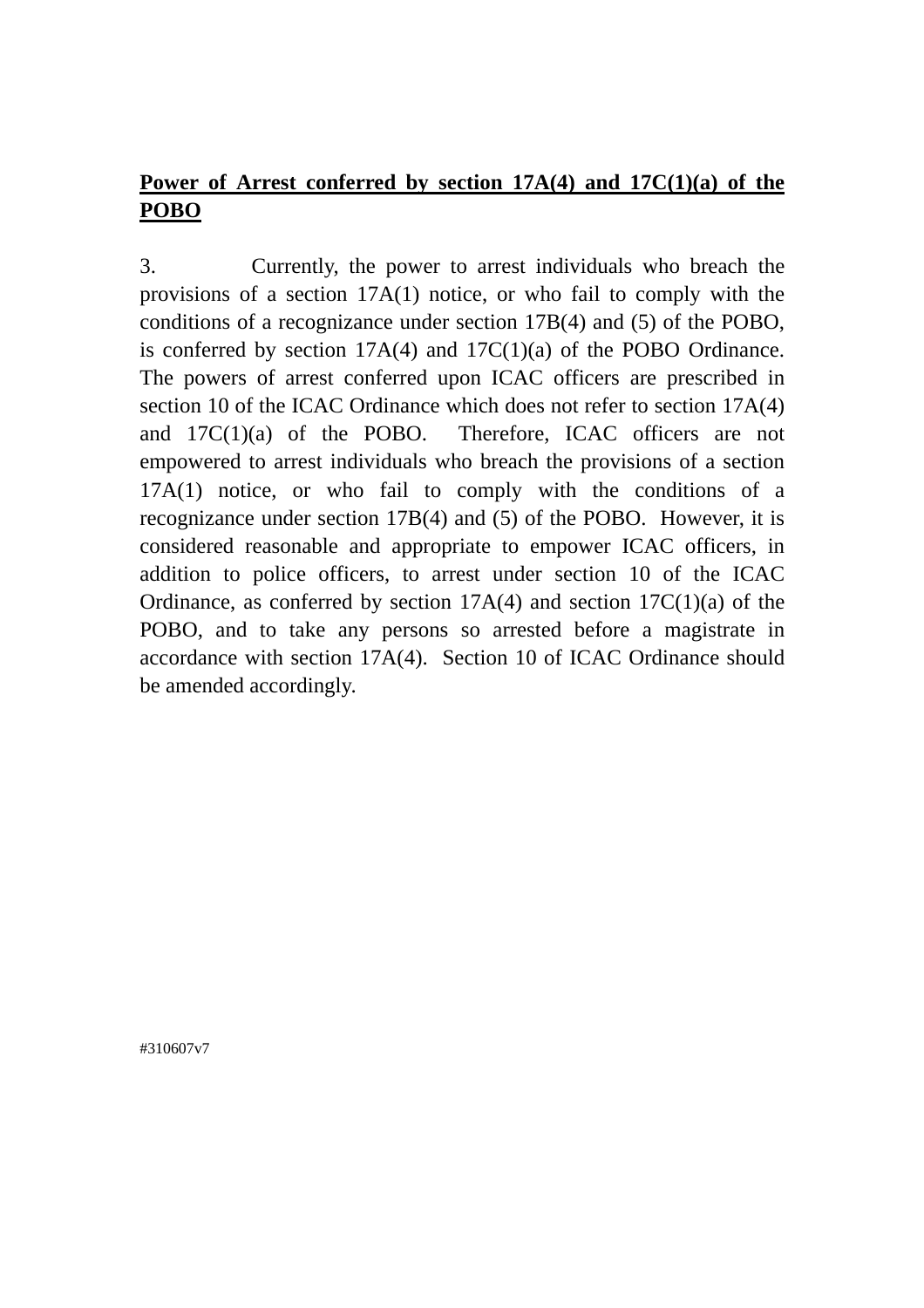# **Legislative Amendments to the Judicial Officers Recommendation Commission Ordinance ("JORCO")**

# Declaration of interest requirement of JORC members in respect of the Appointment of CJ/HC and all other Judicial Offices in Schedule 1 to **JORCO**

 Section 3(5B) of the Judicial Officers Recommendation Commission Ordinance (Cap 92) ("JORCO") requires JORC members to disclose any interest in the selection process for judges of the CFA and the extension of the term of office of the CJ. Specifically, a member who is or may reasonably be regarded as a candidate for selection to fill the vacancies of judges of the CFA or the extension of the term of office of the CJ shall disclose whether or not, if he were to be selected or if the extension of his term of office were to be recommended, as the case may be, he is willing to accept the appointment or the extension, and that disclosure shall be recorded in the minutes of JORC. Should that member disclose a willingness to accept an appointment or extension, under section 3(5C) of the JORCO, he shall not take part in any deliberation of JORC with respect to that appointment or extension and shall not vote on any question concerning the same; and shall be treated as being unable to act for the purpose of section 3(6) of the JORCO.

2. The declaration of interest requirement of JORC members has yet to be enshrined in statute in respect of the selection process of judicial offices other than judges of the CFA, although a similar arrangement has been applied administratively in the selection exercises of CJ/HC in 1997, 2000 and 2004, and selection exercises of other judges since Reunification. In brief, if a JORC member is a candidate in a particular selection exercise, the member would not receive the papers and would not take part in any deliberations and would not vote on the item in question.

3. As consideration by JORC is part of the procedures in respect of the appointment of any of the judicial offices specified in Schedule 1 to the JORCO (which include judges of the CFA) and the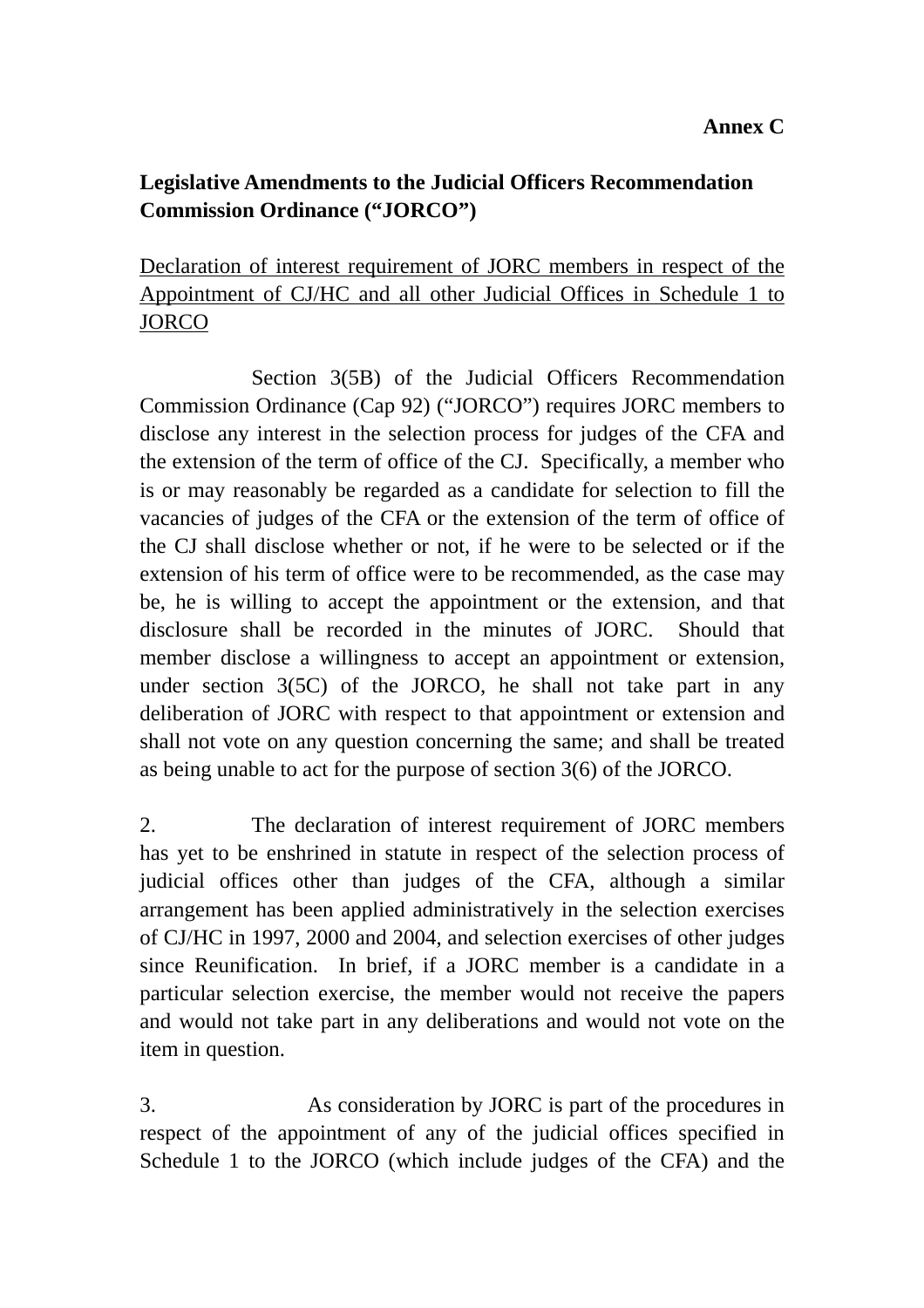above declaration of interest requirement has been administratively applied to the selection exercise of any such judicial offices other than judges of the CFA, it is proposed to amend section 3(5B) of the JORCO to the effect that the disclosure of interest requirement of JORC members would also be applicable in the selection process of any other judicial offices specified in Schedule 1 to the JORCO.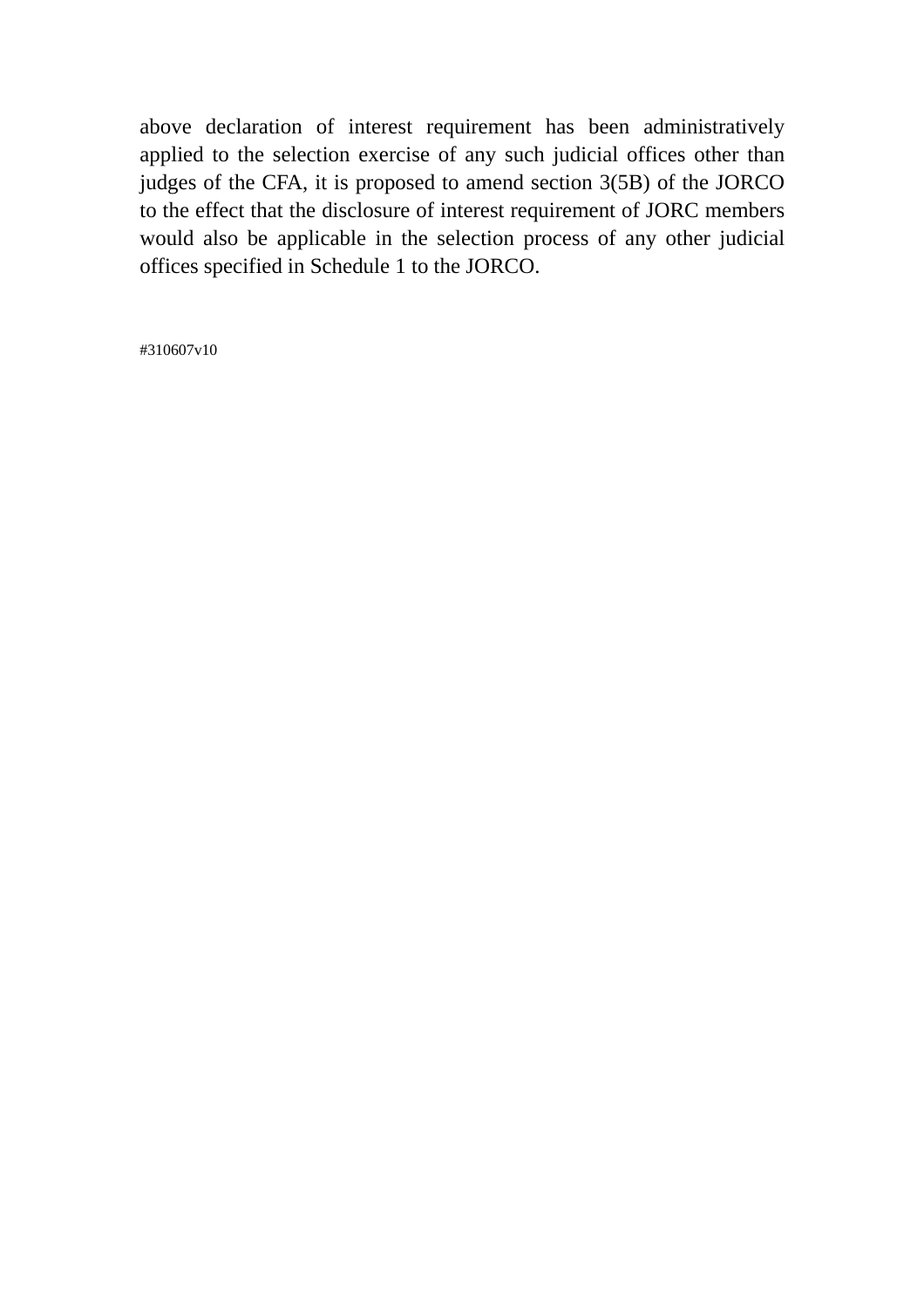**Proposed amendments to –** 

**Hong Kong Court of Final Appeal Ordinance (Cap. 484) High Court Ordinance (Cap. 4) District Court Ordinance (Cap. 336) Lands Tribunal Ordinance (Cap. 17) Magistrates Ordinance (Cap. 227) Labour Tribunal Ordinance (Cap. 25) Small Claim Tribunal Ordinance (Cap. 338) Coroners Ordinance (Cap. 504) Interpretation and General Clauses Ordinance (Cap. 1) Judicial Officers Recommendation Commission Ordinance (Cap. 92)** 

## **Omissions**

 Under the existing Court of Final Appeal ("CFA") Ordinance, a permanent judge of the CFA is not eligible to be appointed as the Chief Justice. This apparent oversight should be rectified by introducing relevant legislative amendment.

2. Having regard to the posting policy within the Judiciary, it is noted that the position of some Judges and Judicial Officers could be prejudiced if they are posted to fill certain positions that are not counted in calculating the qualifying period for appointment under existing legislation. For example, while service as a District Judge is counted towards the qualifying period for appointment as a judge of the High Court, service as a Deputy Registrar is not counted under existing provisions.

3. The qualifications for appointment to both the High Court ("HC") and the District Court ("DC") should be amended to take into account the prevailing posting policy of the Judiciary.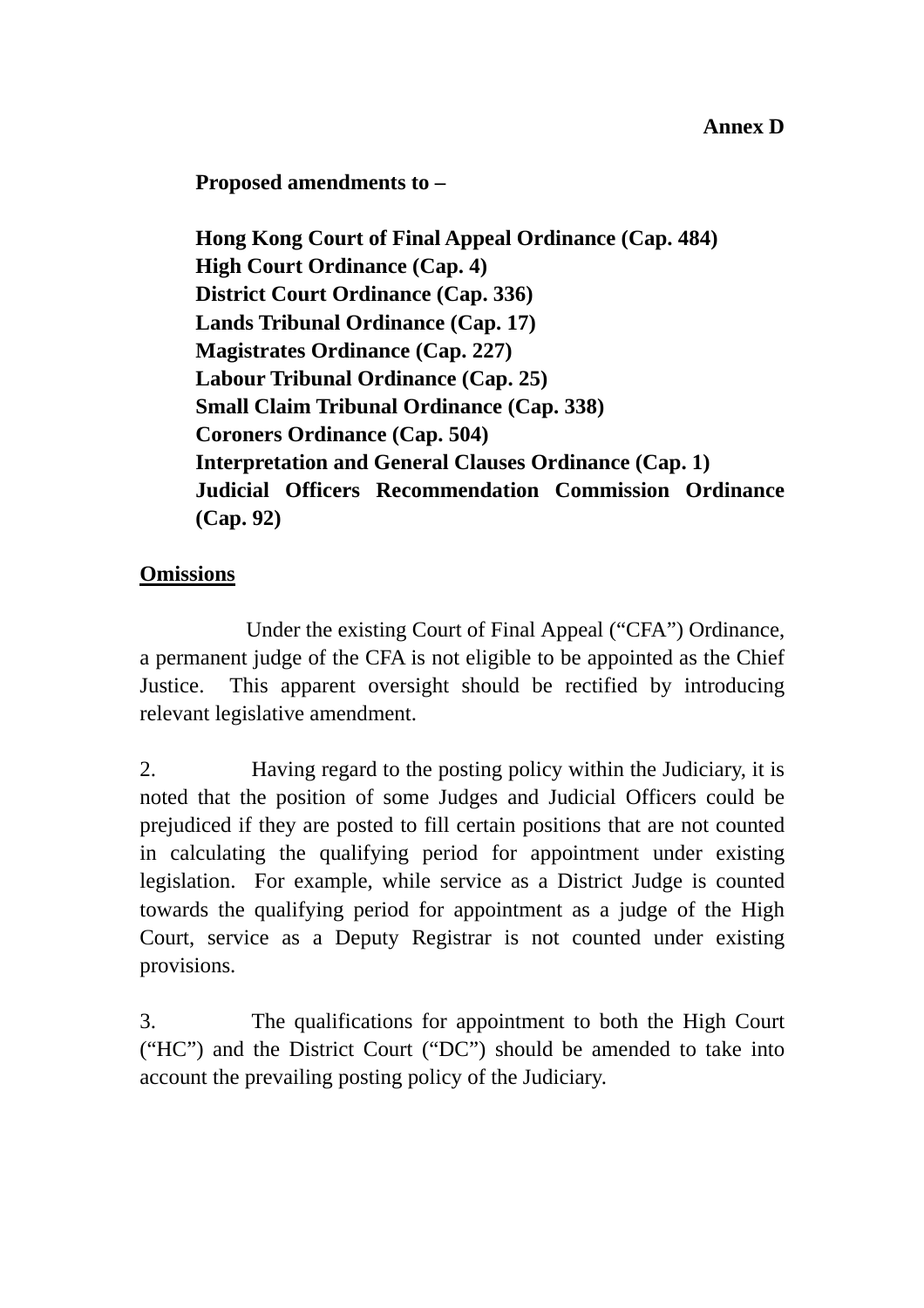# **Inconsistencies - professionals qualifications are stipulated for some, but not all, judicial posts**

4. At present, professional qualifications are stipulated for the posts of the Chief Justice, Permanent Judge of the CFA, Chief Judge of the High Court, High Court Judge, Registrar of the CFA, District Judge, Member of the Lands Tribunal, Adjudicator of the Small Claims Tribunal, and the Coroner.

5. However, there are no statutory provisions to cover the qualification for appointment as the Registrar, Senior Deputy Registrar and Deputy Registrar of the HC; Registrar and Deputy Registrar of the DC, Permanent Magistrate, presiding Officer of the Labour Tribunal, and Special Magistrate.

6. For the sake of consistency, the minimum qualifications for appointment for all the judicial posts should be set out in the relevant legislation.

## **Discrepancies between statutory provisions and prevailing policies**

7. For the post of Member, Lands Tribunal, it is noted that there are some discrepancies between what has been stated in the legislation and what was practically expected of the post-holder under our prevailing policy. This is also the case for the post of Permanent Magistrate given that the Judicial Officer may fill the post of Coroner, and Adjudicator of the Small Claims Tribunal.

8. The statutory provisions should be revised to bring them in line with prevailing policies.

## Minimum post-qualification periods

9. The present position is summarized as follows –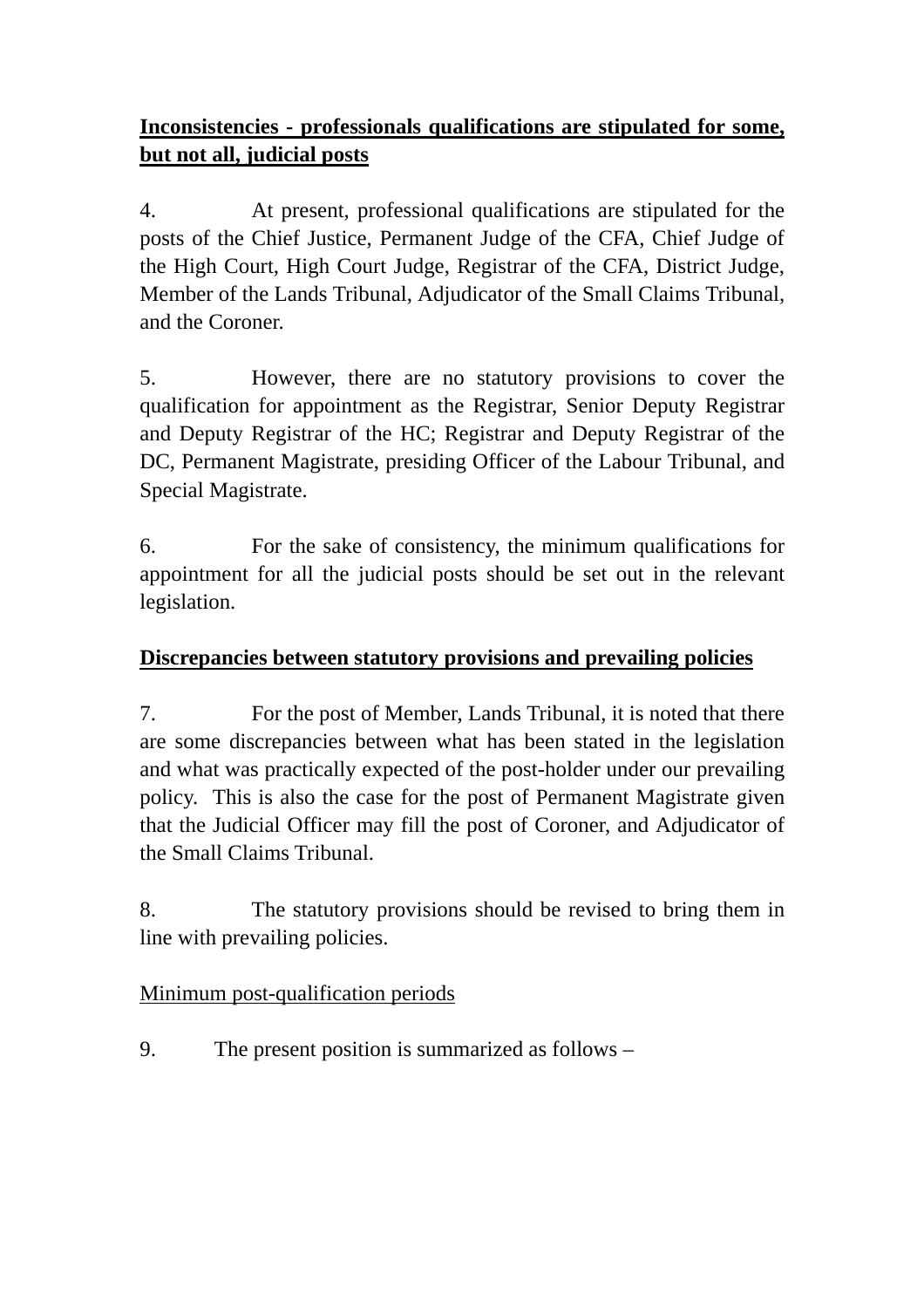| Statutory minimum period of       | JJOs concerned                    |
|-----------------------------------|-----------------------------------|
| practice as a barrister/solicitor |                                   |
| 10 years                          | - CJ<br>- CFA Judge<br>- HC Judge |
| vears                             | - District Judge                  |

10. It is considered not desirable to re-open the issue of minimum qualification for appointment to the CFA. The existing provision was the agreement of the then Sino-British Joint Liaison Group. Moreover, there is no practical need to revise this criterion.

11. Having regard to the above, it is considered sensible and practicable to maintain two broad tiers for the minimum qualification for appointment –

- (a) to retain the minimum of 10-year post-qualification period for Judges at the level of High Court Judge and above; and
- (b)to set a minimum of 5-year post-qualification period for Judges and Judicial Officers at the level of District Judge and below.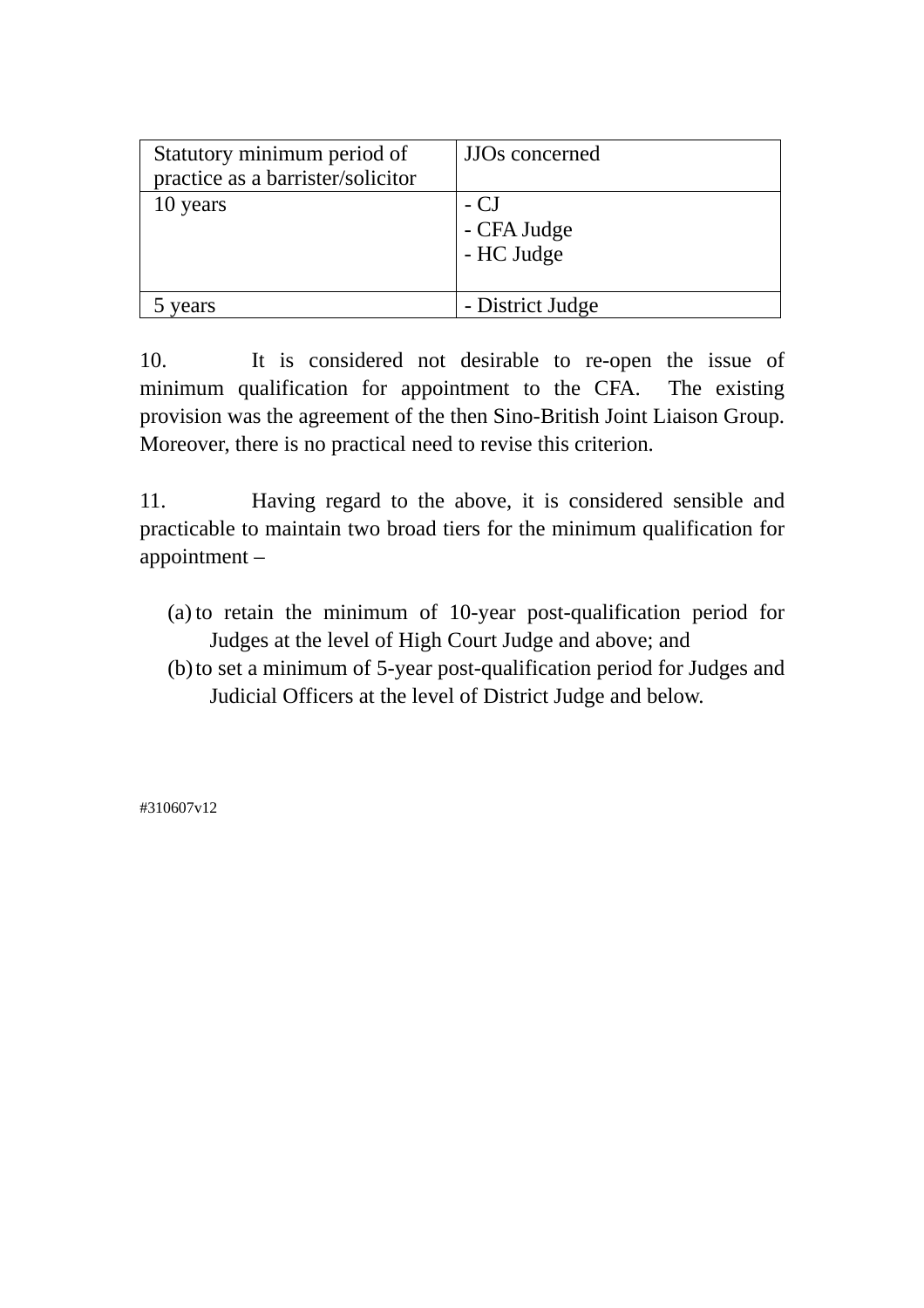#### **Annex E**

#### **Proposal to amend section 4(28) of The Summary Offences Ordinance (Cap 228)**

#### **The problem**

 In the case HKSAR v Lau San Ching & Others [2004] 1HKLRD 683, the Court of First Instance held that there was a clear conflict between the English and the Chinese texts of section 4(28) of the Summary Offences Ordinance (Cap. 228). The English text creates an offence "when any person does any act whereby obstruction *may* accrue to a public place or to the shore of the sea, etc." On the other hand, the Chinese text creates an offence "when any person does any act whereby obstruction *actually* accrues to a public place or to the shore of the sea, etc." The offence, therefore, is given a narrower meaning in the Chinese text. The Court then concluded that as the English text was the original official text, which existed since 1932, from which the Chinese text was subsequently prepared and declared authentic in 1992, the meaning borne by the original official English text, should take precedence over the Chinese authentic text.

2. In view of the court's decision, the Chinese text of the provision in its present form does not reflect the current state of law.

## **Proposal**

3. We propose to amend the Chinese text of section 4(28) of the Ordinance to remove the discrepancy in meaning between the two texts.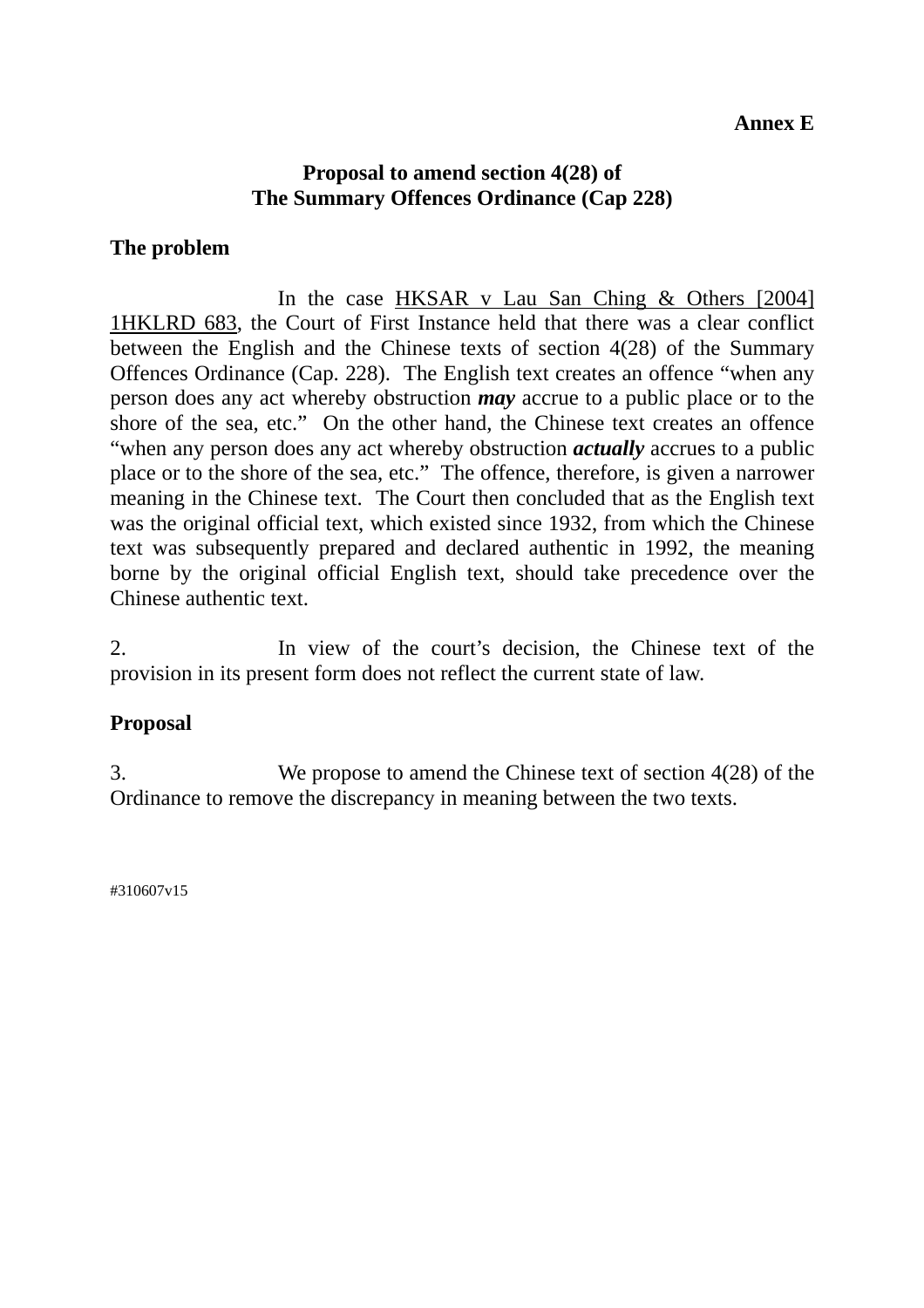## **Annex F**

#### **Proposal to amend the Crimes Ordinance (Cap 200)**

## **Background**

The offence of conspiracy was codified in sections 159A to 159F of the Crimes Ordinance by the Crimes (Amendment) Ordinance 1996 (Ord. No. 46 of 1996).

2. Before the offence was codified, section  $101C(1)(b)(iii)$  of the Criminal Procedure Ordinance (Cap 221) provided (amongst other things) that, where a reference is otherwise made in any Ordinance to an offence, that reference shall be deemed to include a reference to a conspiracy to commit that offence. As a result, where a statutory offence required a consent to prosecute, that consent was needed before a person could be prosecuted for conspiracy to commit that offence.

3. Section 101C(1)(b)(iii) of Cap 221 was, however, repealed by Ord. No. 49 of 1996. Under the current law, there is no provision requiring consent to prosecute a person for conspiracy to commit an offence, even though consent would be needed to prosecute him for committing that offence. It does not appear that the absence of such a provision was the result of a considered policy decision. It merely resulted from the repeal of section  $101C(1)(b)(iii)$  of Cap 221.

## **The case for change**

4. Where an offence requires consent to prosecute, such consent is also needed if a person is charged with –

- (1) attempting to commit that offence (section 159H(2)(a) of the Crimes Ordinance);
- (2) aiding, abetting, counselling or procuring that offence (section 101C(1)(b)(ii) of the Criminal Procedure Ordinance); or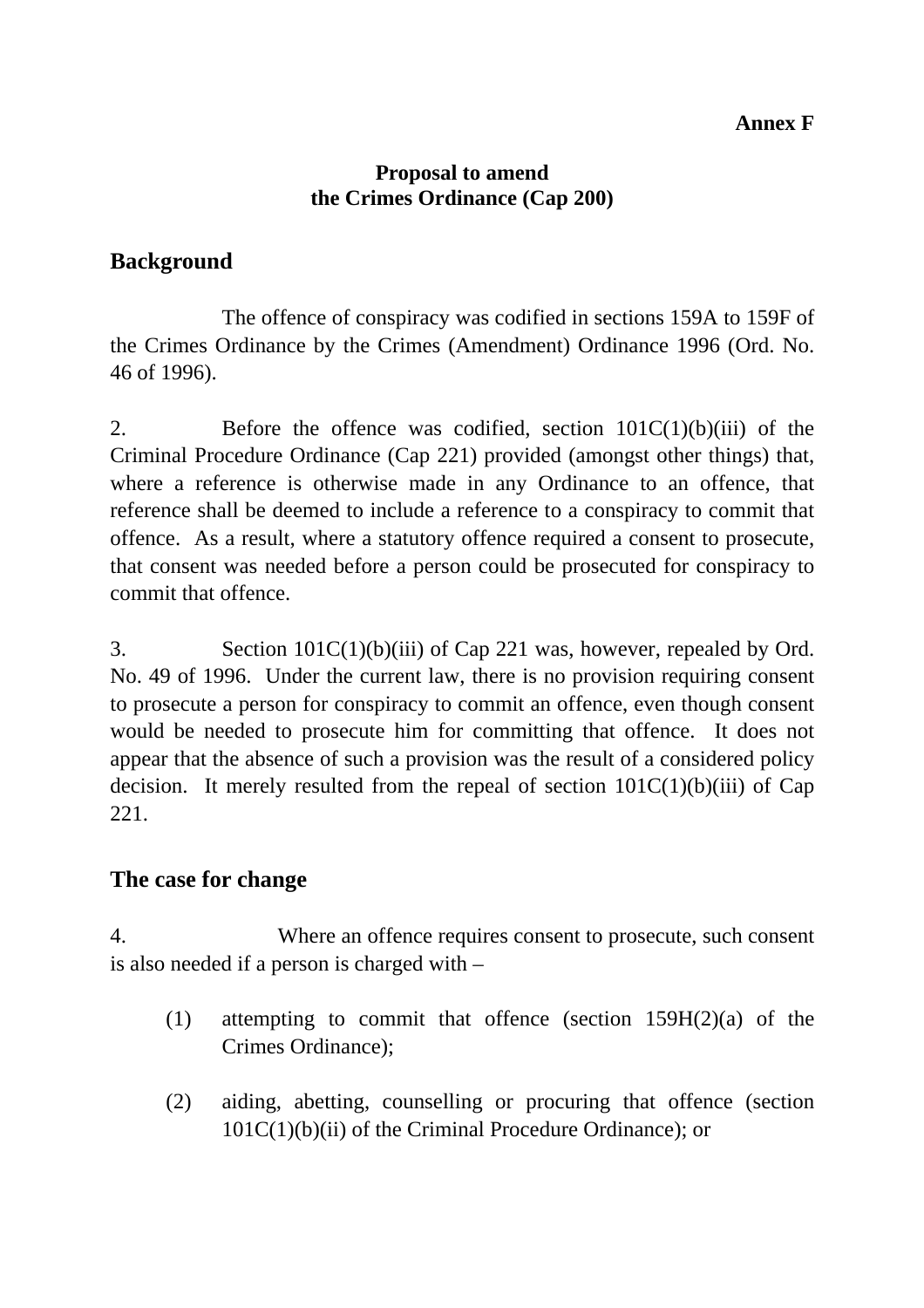(3) an incitement to commit that offence (section  $101C(1)(b)(iv)$  of the Criminal Procedure Ordinance).

5. There appears to be no good policy reason for not requiring consent to prosecute where a person is charged with conspiracy to commit an offence in respect of which consent to prosecute is required.

# **Proposal**

6. We propose to amend section 159D of the Crimes Ordinance (Cap. 200) to require consent for prosecution of conspiracies to commit offences regarding which consent to prosecute is necessary.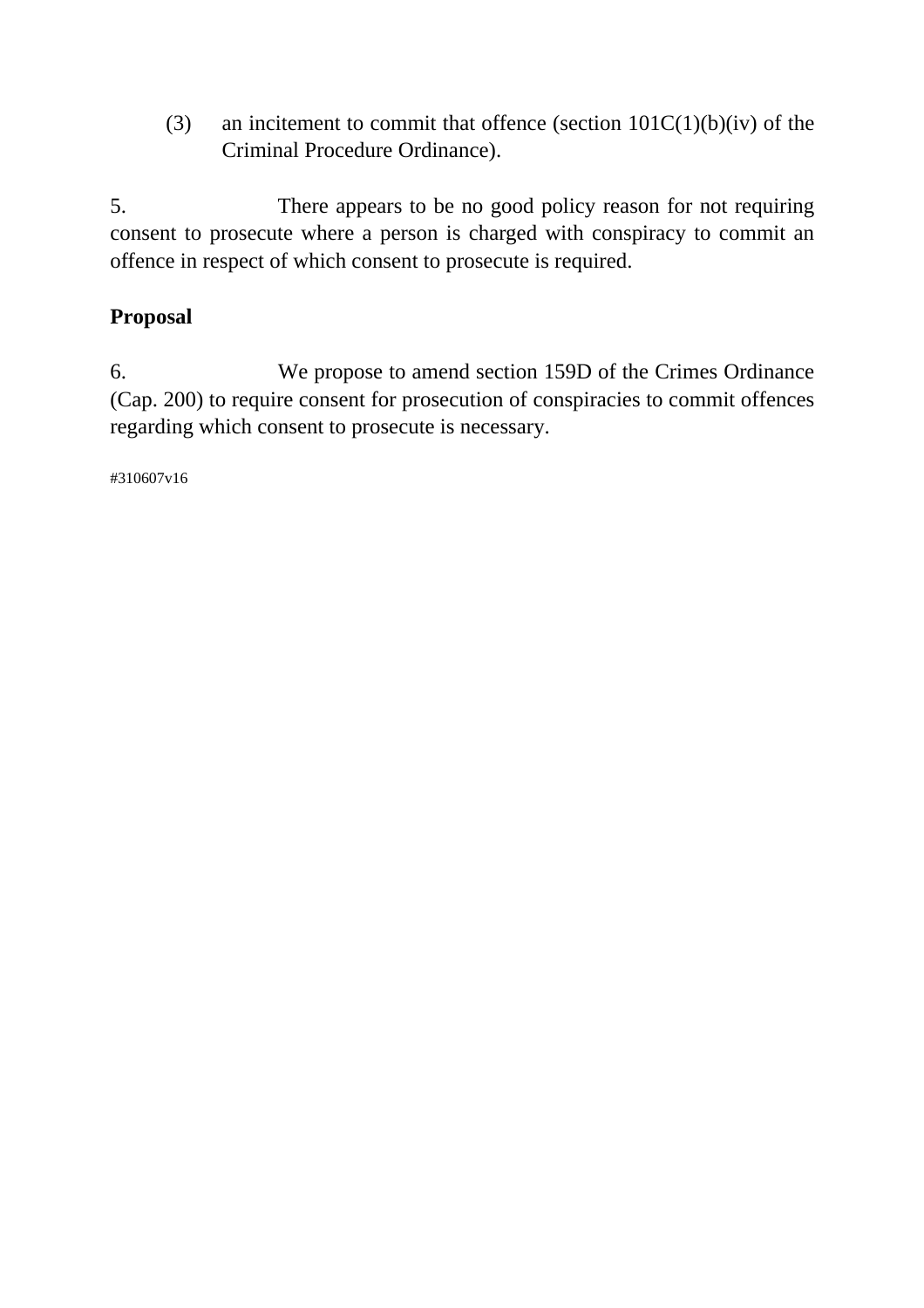## **Annex G**

## **Proposal to amend the Costs in Criminal Cases Ordinance (Cap 492) (the "CCC Ordinance")**

#### **The Background**

 Under s. 32 of the Hong Kong Court of Final Appeal Ordinance (Chapter 484) (the "CFA Ordinance"), no appeal shall be admitted unless leave to appeal has been granted by the Court. Leave to appeal shall not be granted unless it is certified by the Court of Appeal or the Court of First Instance, as the case may be, that a point of law of great and general importance is involved in the decision. Where the Court of Appeal or the Court of First Instance declines to certify, the Court of Final Appeal may so certify and grant leave to appeal.

2. When an appeal is dismissed by the Court of Appeal or the Court of First Instance, the appellant can apply for a certificate under s. 32 immediately. No questions of costs will arise in such cases. However, appellants very often do not apply for the certificate at the conclusion of the appeal but make applications later by way of a motion. The respondent would then incur costs.

3. There is no provision for an award of costs in those circumstances. In its judgment delivered on the  $13<sup>th</sup>$  June 2001 on HKSAR v WONG Wah-yee, CACC 40/2000 the Court of Appeal confirmed that they had no power inferentially nor does a Judge of the Court of First Instance – and that this lacuna is regrettable and should be addressed.

## **Proposal**

4. We purpose to, amend sections 9 and 13 of the CCC Ordinance so that where the prosecutor or a defendant unsuccessfully applies to the Court of Appeal or the Court of First Instance for a certificate under s. 32 of the Hong Kong CFA Ordinance, the Court of Appeal or the Court of First Instance may order that costs be awarded to the prosecutor or the defendant.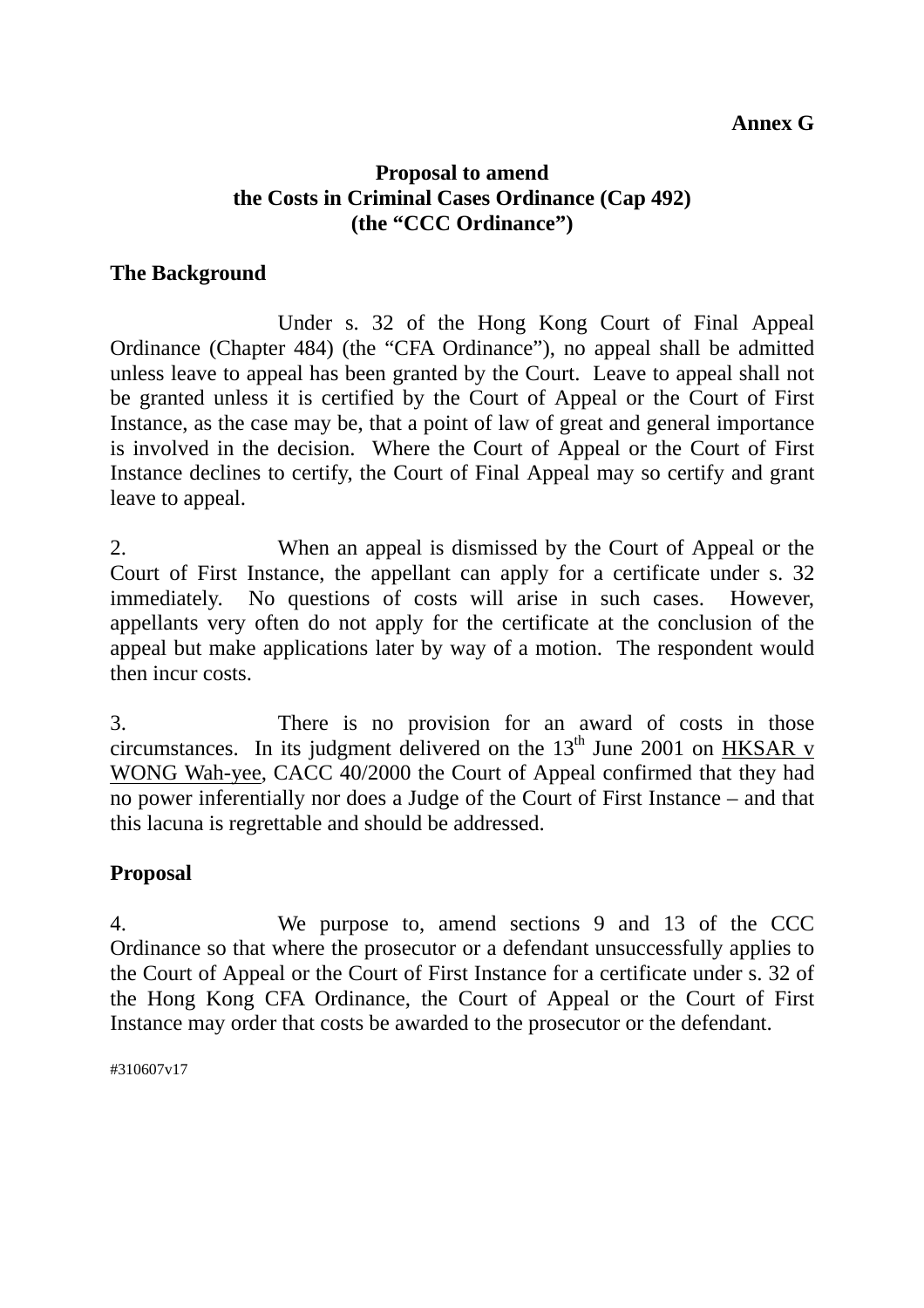## **Annex H**

## **Proposal to amend the Legal Practitioners Ordinance (Cap. 159)**

## **Introduction**

 The purpose of the proposed amendments to the Legal Practitioners Ordinance is to empower the Law Society Council ("the Council") to make rules in respect of in-house solicitors relating to (i) their practice; (ii) their conduct; (iii) the tasks that can and cannot be performed by them and (iv) insurance.

## **Background**

2. The Chief Justice's approval in principle was granted in 1997 for amendments to the Solicitors' Practice Rules to implement the proposed Employed Solicitors' Code. In the intervening period, the Law Drafting Division has been working on the drafting of the proposed Code.

3. The practice of the Law Society has been to grant exemption to inhouse solicitors from compliance with the Solicitors (Professional Indemnity) Rules ("PI Rules") for certain types of work undertaken as a solicitor, on the basis of section 7(d) of the Ordinance. The Employed Solicitors' Code ("the Code") was drafted so as to grant exemptions to in-house solicitors from the PI Rules. However, vires issues were raised regarding the operation of section 7 of the Ordinance.

4. The Council obtained the opinion of a Queen's Counsel as to, among other things, whether in-house solicitors fall within the existing regulatory framework of the Ordinance and its subsidiary legislation to enable the promulgation of an Employed Solicitors' Code, and if not, to advise what amendments would be required to bring them within that framework.

5. The Law Society was advised by the Queen's Counsel that:

- (a) the Council has the power to make rules under section  $73(1)(a)(i)$  of the Ordinance to regulate the practice of all kinds of solicitors including those practising in private practice and those practising in-house and that it has the power to make rules relating to both the tasks that can and cannot be done by in-house solicitors; and
- (b) the Council also has the power to make rules under section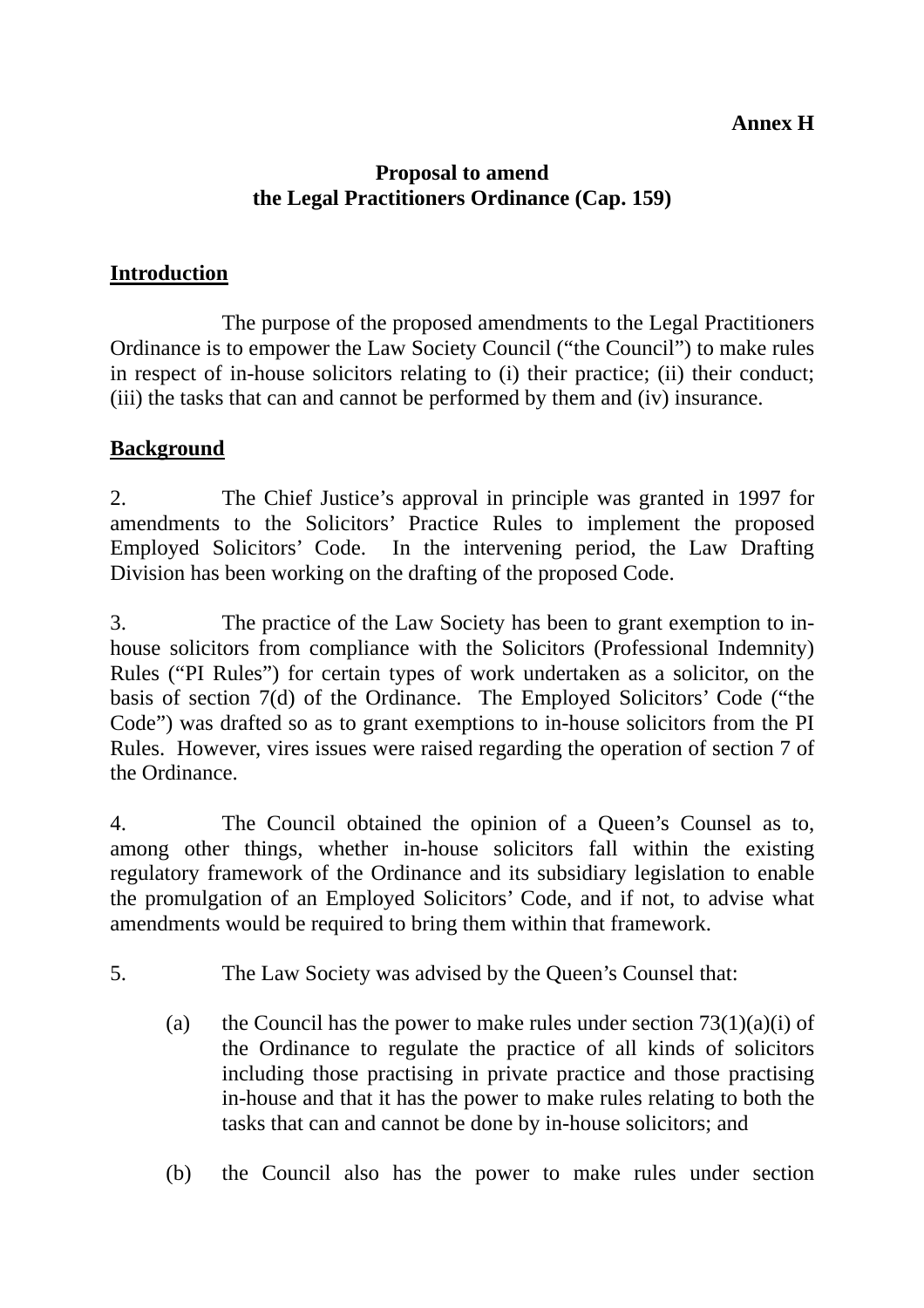73A(1)(a) of the Ordinance to make rules relating to the conduct of in-house solicitors and the insurance of in-house solicitors.

6. The Council has endorsed the view of the Queen's Counsel and considered that amendments to the Ordinance should be made in order to avoid any ambiguity over the interpretation of the scope of the rule making power. The Law Society proposed that the term "professional practice" appearing in section  $73(1)(a)(i)$  and the term "practice" appearing in section  $73A(1)(a)$  and (b) of the Ordinance be specifically defined for the purpose of those sections, insofar as they relate to solicitors.

7. The proposed amendments would enable the Council to proceed with the promulgation of the Code which regulate solicitors practising in-house and to provide for their exemption from the application of the PI Rules.

## **Detailed Proposals**

8. The proposed amendments will enable the Council to proceed with the promulgation of the Employed Solicitors' Code which regulate solicitors practising in-house and exempt them from the application of the PI Rules. These provisions will come into effect on gazettal of the amendments.

9. A new section 73(4) should be added to provide that "for the purpose of this section, 'professional practice' in subsection (1)(a)(i), insofar as it relates to solicitors, shall mean acting as a solicitor or the business of acting as a solicitor, whether as a partner, sole practitioner, assistant solicitor or consultant in a Hong Kong firm or as an employee of a non-solicitor employer."

10. A new section 73A(8) should be added to provide that "for the purpose of this section, 'practice' in subsection  $(1)(a)$  and  $(b)$ , insofar as it relates to solicitors, shall mean acting as a solicitor or the business of acting as a solicitor, whether as a partner, sole practitioner, assistant solicitor or consultant in a Hong Kong firm or as an employee of a non-solicitor employer."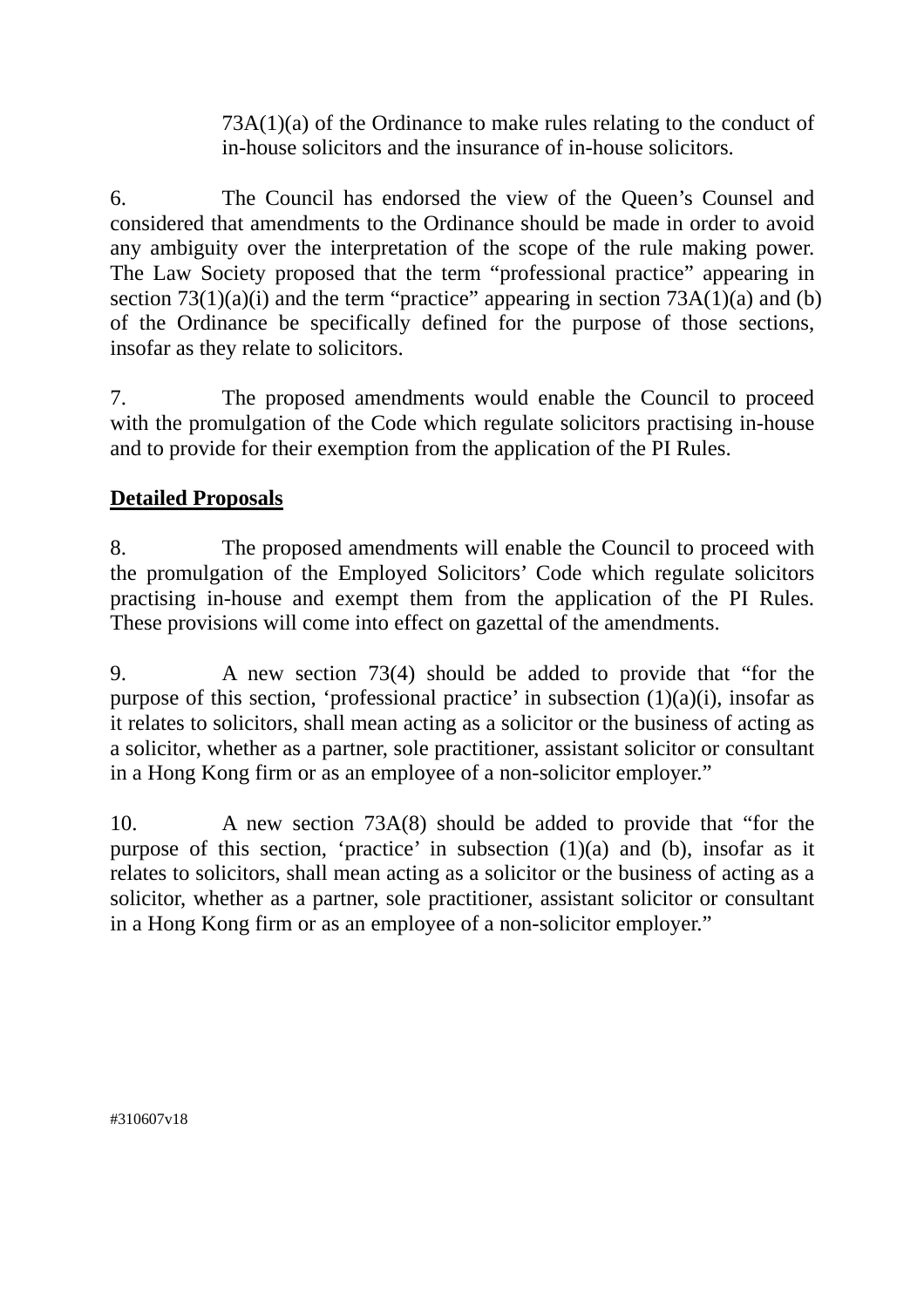**Annex I** 

**Proposed amendments to the -** 

**Professional Accountants Ordinance (Cap. 50) Dentists Registration Ordinance (Cap. 156) Legal Practitioners Ordinance (Cap. 159) Medial Registration Ordinance (Cap. 161) Midwives Registration Ordinance (Cap. 162) Nurses Registration Ordinance (Cap. 164) Supplementary Medical Professions Ordinance (Cap. 359) Architects Registration Ordinance (Cap. 408) Engineers Registration Ordinance (Cap. 409) Surveyors Registration Ordinance (Cap. 417) Planners Registration Ordinance (Cap. 418) Land Survey Ordinance (Cap. 473) Social Workers Registration Ordinance (Cap. 505) Landscape Architects Registration Ordinance (Cap. 516) Chinese Medicine Ordinance (Cap. 549) Housing Managers Registration Ordinance (Cap. 550)** 

## **General Statement**

 It is proposed to amend various Ordinances to give effect to the Court of Final Appeal judgment in A Solicitor v The Law Society of Hong Kong & SJ by repealing certain finality provisions and by making consequential amendments.

## **Background**

2. In December 2003, the Court of Final Appeal ("CFA") decided that the finality provision in section 13(1) of the Legal Practitioners Ordinance (Cap 159) ("LPO") was invalid. Section 13(1) of the LPO provides that an appeal shall lie to the Court of Appeal ("CA") against any order of a Solicitors Disciplinary Tribunal. It also provides that "the decision of the Court of Appeal on any such appeal shall be final" (the "Finality Provision"). The grounds of the CFA's decision were that (a) the Finality Provision was void under the Colonial Laws Validity Act 1865 before Reunification; and (b) the Finality Provision was inconsistent with the Basic Law after Reunification.

3. Sixteen Ordinances have been identified as containing provisions which are identical to the Finality Provision in all material respects. The following table sets out the relevant sections (including section 13(1) of the LPO) of the sixteen Ordinances which contain such finality provisions.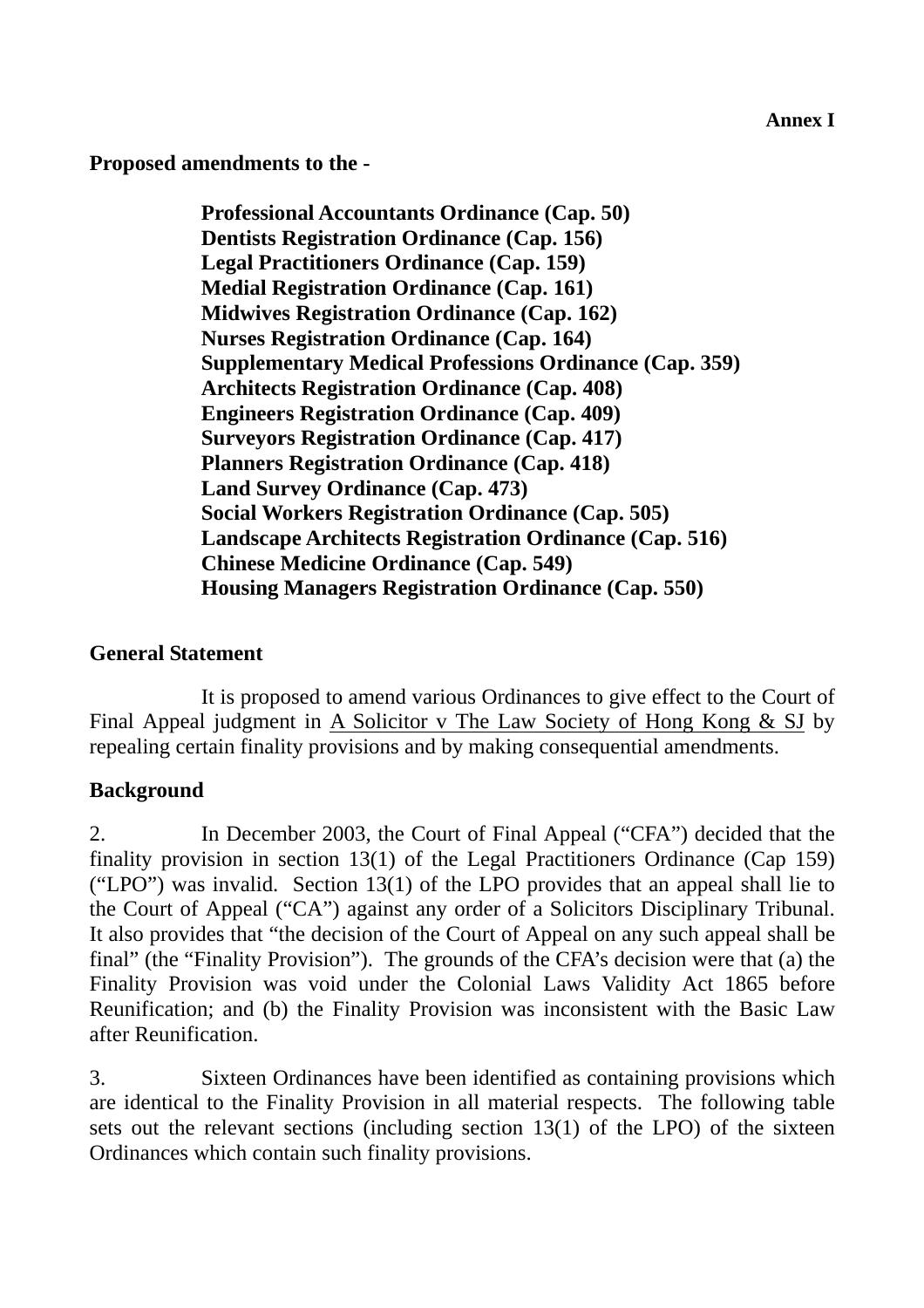|                              | <b>Ordinances</b>                                                | <b>Sections</b> |
|------------------------------|------------------------------------------------------------------|-----------------|
| (a)                          | Professional Accountants Ordinance (Cap. 50)                     | 41(2)           |
| (b)                          | Dentists Registration Ordinance (Cap. 156)                       | 23(2)           |
| (c)                          | Legal Practitioners Ordinance (Cap. 159)                         | 13(1), 37B(1)   |
| (d)                          | Medical Registration Ordinance (Ca. 161)                         | 26(2)           |
| (e)                          | Midwives Registration Ordinance (Cap. 162)                       | 15(2)           |
| (f)                          | Nurses Registration Ordinance (Cap. 164)                         | 22(1)           |
| (g)                          | <b>Supplementary Medical Professions Ordinance</b><br>(Cap. 359) | 25(2)           |
| (h)                          | Architects Registration Ordinance (Cap. 408)                     | 29(5)           |
| (i)                          | Engineers Registration Ordinance (Cap. 409)                      | 28(5)           |
| (j)                          | Surveyors Registration Ordinance (Cap. 417)                      | 28(5)           |
| (k)                          | Planners Registration Ordinance (Cap. 418)                       | 28(5)           |
| $\left( \frac{1}{2} \right)$ | Land Survey Ordinance (Cap. 473)                                 | 18(1), 27(1)    |
| (m)                          | Social Workers Registration Ordinance (Cap.<br>505)              | 33(5)           |
| (n)                          | Landscape Architects Registration Ordinance<br>(Cap. 516)        | 28(5)           |
| $\left( 0 \right)$           | Chinese Medicine Ordinance (Cap. 549)                            | 103(3)          |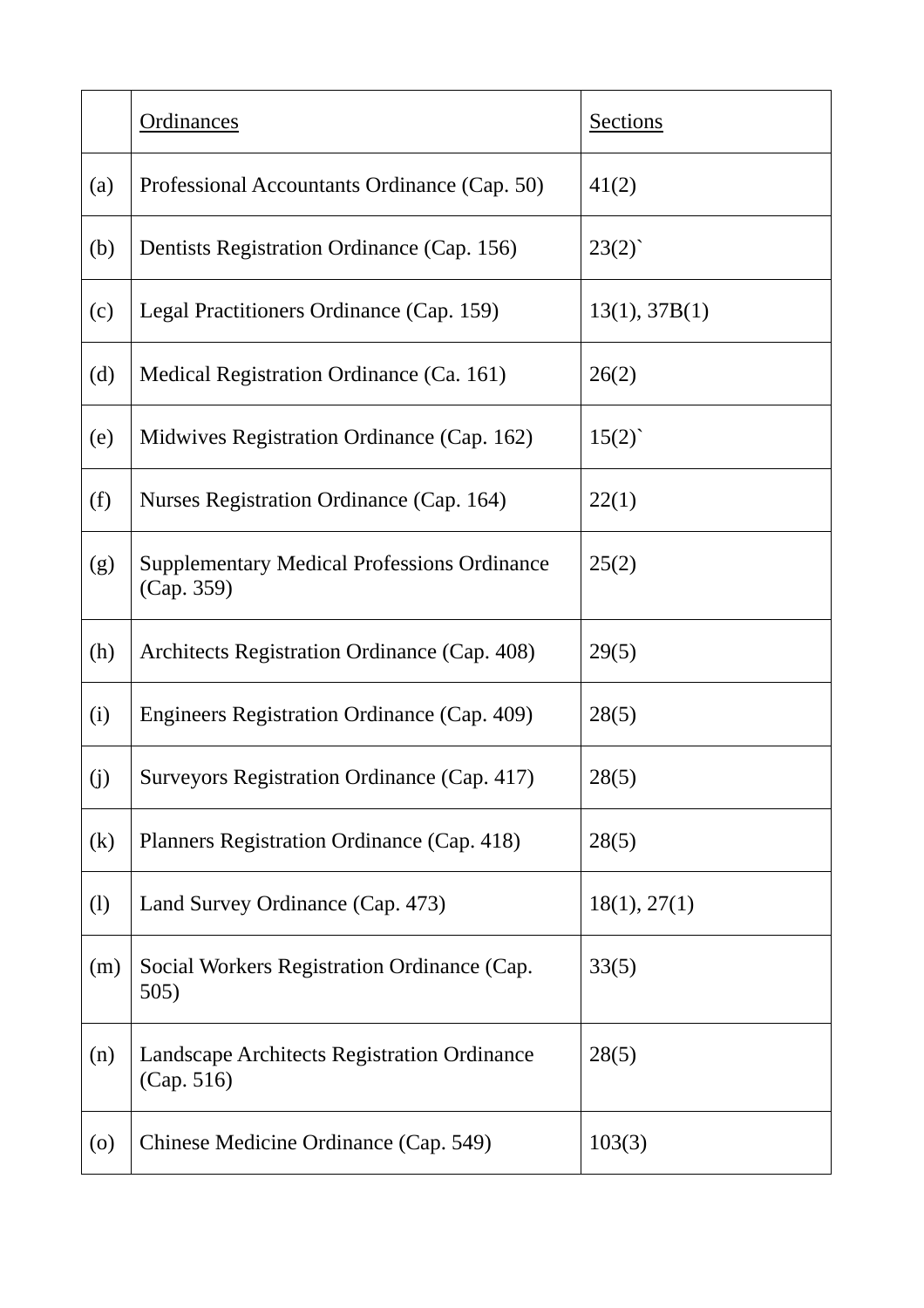| (p) | Housing Managers Registration Ordinance (Cap<br>550) | 28(5) |
|-----|------------------------------------------------------|-------|
|-----|------------------------------------------------------|-------|

## **The Proposal**

4. In order to give effect to the CFA's judgment, it is proposed that :

- (a) the Finality Provisions should be repealed; and
- (b) consequential amendments should be made to provide that, in respect of a certain action (e.g., the publication of a disciplinary order in the Gazette) or a certain order, the time at which such action is to be carried out or, as the case may be, such order is to take effect, is to be determined by reference to an appeal to the CFA (in addition to an appeal to the CA).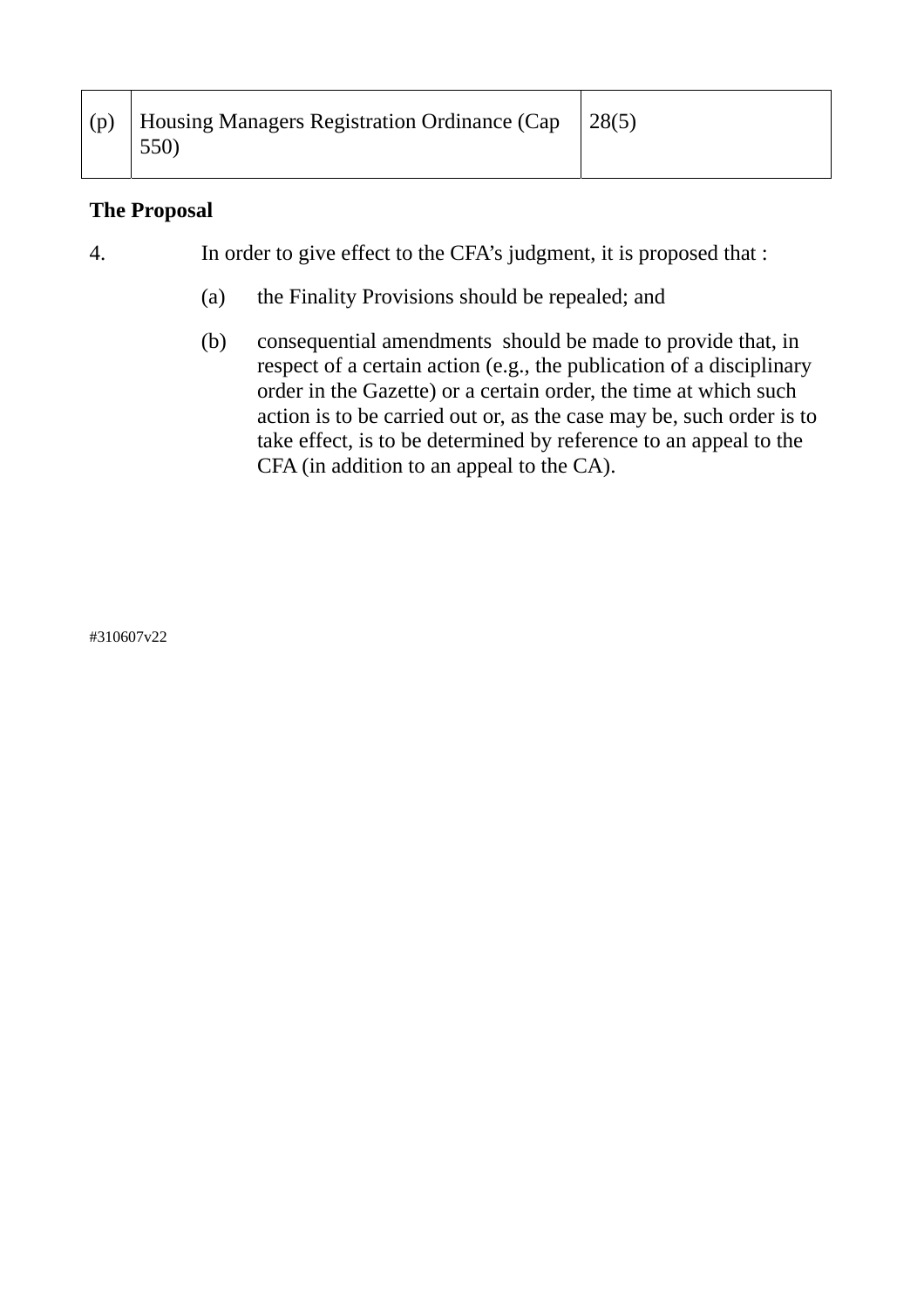

#### **HONG KONG BAR ASSOCIATION**

Secretariat: LG2 Floor, High Court, 38 Queensway, Hong Kong DX-180053 Queensway 1 E-mail: mfo@hkba.org Website: www.hkba.org Telephone: 2869 0210 Fax: 2869 0189

13 August 2004

Ms. Stella Chan Government Counsel Department of Justice Legal Policy Division 1/F, High Block Queensway Government Office 66 Oueensway Hong Kong

Dear Ms. Chan,

#### Proposal to amend sections 9 & 13 of the Costs in Criminal Cases Ordinance, Cap 492

Frefer to your letter dated 3 August 2004 concerning a consultation paper prepared by the Department of Justice which proposes amendments to sections 9 and 13 of the Costs in Criminal Cases Ordinance.

The proposal is to amend these two sections so as to permit the Court of Appeal to award costs in relation to an application under section 32 of the Hong Kong Court of Final Appeal Ordinance, Cap 484 for a certificate from the Court of Appeal that there exists in a decision of the Court of Appeal and a point of law of great and general importance. In relation to section 9, the proposal is that it be amended so that a successful applicant for a section 32 certificate may be awarded his costs. The proposal in relation to section 13 is that where the application for a section 32 certificate is determined to be unmeritorious that the Court of Appeal have power to award costs in favour of the prosecution.

#### |大 德 師 公 ! **賮淃僉繼獈三十八號高專法院低層二種**

| Chairman 主席:                           |      |
|----------------------------------------|------|
| Mr. Edward Chan, S.C.                  | 陳景生  |
| Vice Chairmen 副主席:                     |      |
| Mr. Philip Dykes, S.C.                 | 鳳啟思  |
| Mr. Ambrose Ho, S.C.                   | 何沛顺  |
| Hon. Secretary & Treasurer<br>名譽秘書及財政: |      |
| Mr. Andrew Mak                         | 要業成  |
| Administrator 行政幹事:                    |      |
| Ma Jounie Wang,                        | 王倩幅, |

#### Members 執行委員會委員:

| Mr. Andrew Bruce, S.C.    | 布思薯 | Mr. P.Y. Lo     |
|---------------------------|-----|-----------------|
| Mr. Simon Westbrook, S.C. | 童仕博 | Mr. Lawrence 1  |
| Mr. Wong Yan Lung, S.C.   | 責仁龍 | Mr. Richard Kl  |
| Mr. Jat Sew Tong, S.C.    | 植胡馬 | Mr. Paul Harris |
| Mr. Lui Kit Ling          | 呂傑動 | Mr. Hectar Pun  |
| Mr. Joseph Tsc - $1 -$    | 研密器 | Ms. Yvonne Ch   |
| Ms. Lisa Remedios         | 吳錐數 | Mr. Jeremy Ch.  |
| Mr. Keith Yeung           | 嬬志鉳 | Mr. Donald Lee  |
| Ms. Lisa Wong             | 夏國瑛 | Mr. Benjamin i  |
| Mr. Simon Leung           | 柔俊文 |                 |
|                           |     |                 |

. . . . . 2

| Lo        | 堇沛然 |
|-----------|-----|
| ence Ng   | 吳港發 |
| ard Khaw  | 许俚強 |
| Harris    | 夏博達 |
| ar Pun    | 清 熙 |
| ine Cheng | 每宣心 |
| ny Chan   | 陳望基 |
| dd Leo    | 劉健能 |
| amin Ng   | 吳銘樞 |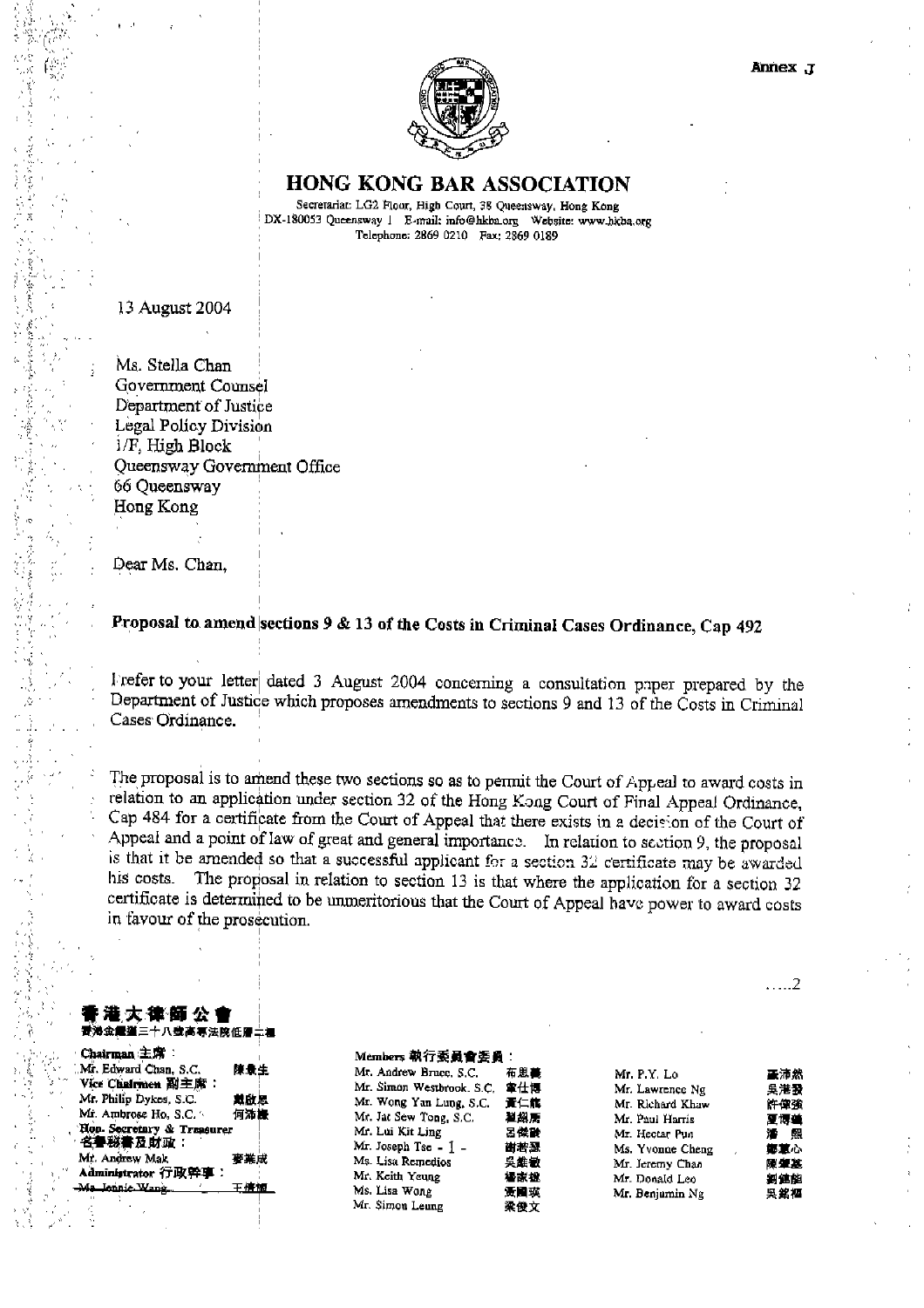#### HONG KONG BAR ASSOCIATION

It is difficult to find very much to be said in favour of the proposal to make an appellant liable for the costs of the prosecution on an unsuccessful and unmeritorious application for a section 32 certificate. The first point to be made is that if the object is to deter unmeritorious applications then it is very difficult to see how it would have any real effect except in a very few cases. Those whose representation is paid for by the Director of Legal Aid would be immune. The next group of people who are to be considered would be those who are either privately represented or represent themselves. In that class of persons, the first thing that the court would be required to do is determine whether the applicant had sufficient means to meet such an order. This would leave very few persons potentially liable to face a costs order.

Given how the prosecution usually conducts itself in relation to existing powers in relation to costs on appeal, the prosecution would be unlikely to invoke this proposed power in any event. The current practice of restraint is a proper one.

Eyen to the extent that the limited class of applicants for a section 32 certificate might be deterred, the paper does not address the issue as to whether this form of deterrence will actually advance the interests of justice. However, it might be said to be a bad thing to deter applications for a certificate if there is a real risk that possibly a meritorious case did not proceed because a potential applicant did not wish to take the risk of an award of costs being made against him. Your paper assumes that those who will be deterred from making an application for a section 32 certificate are applicants who case has no merit. Unless you have solid evidence which suggests a clear relationship between those who might be deterred from proceeding are only those whose applications were unmeritorious your proposal creates the risk that a good case might be deterred.

The proposal in relation to section 9 would permit costs to be awarded against the prosecution and in favour of the applicant where the application for a section 32 certificate is successful. This is fair and reasonable upon the basis that an individual receives recompense for a successful application for a certificate. It is difficult to imagine circumstances where the prosecution would ever be deterred from resisting such an application by the threat of a possible costs order.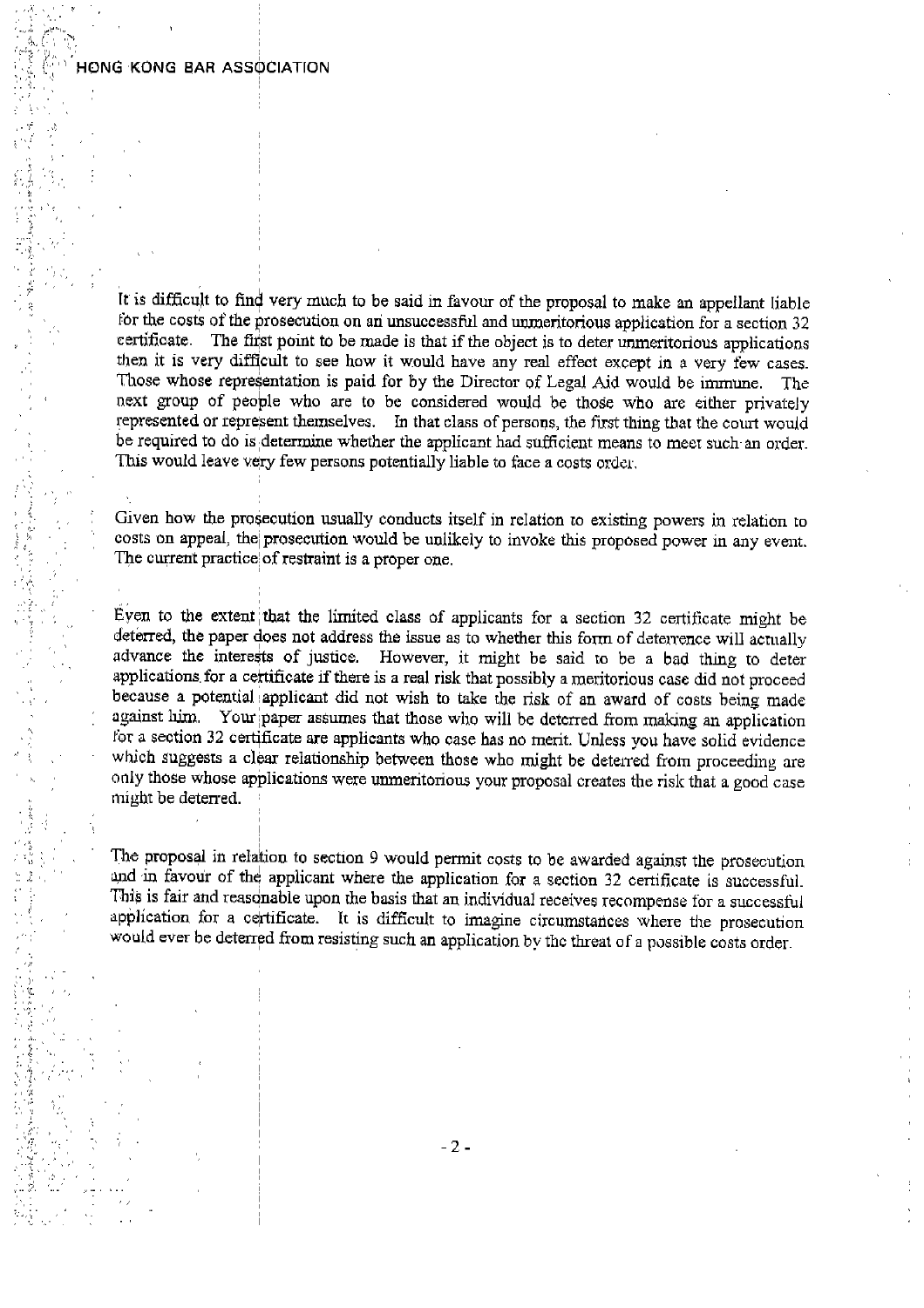#### HONG KONG BAR ASSOCIATION

In short, the proposal to amend section 9 has merit. The proposal to amend section 13 is unlikely to have any real benefit. In any event, there are a number of real defects in the Costs in Criminal Cases Ordinance which have a good deal more priority than this proposal. Presently there are no provisions for the payment of costs in the following circumstances.

- stay of proceedings of proceedings upon the basis that the continuation of those proceedings are an abuse of the process of the court;
- indictment quashed;
- entry of a nolle prosequi:
- where proceedings before a magistrate terminated by the withdrawal of a summons or information;
- where criminal proceedings are brought in excess of jurisdiction or in the wrong court.

There must be other examples.

Yours sincerely,

Edward Chan, SC Chairman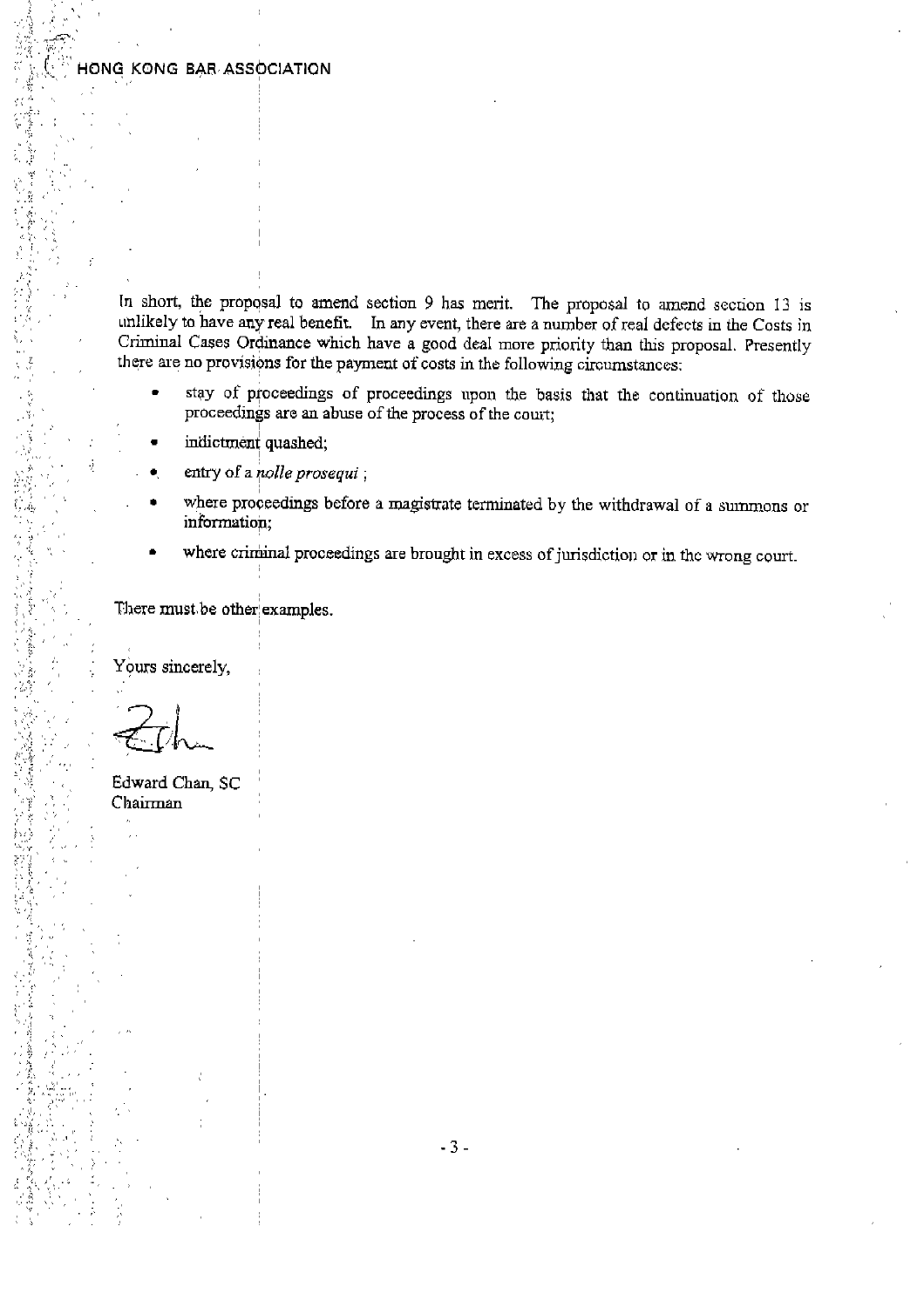#### **Extract from minutes of meeting of Panel on Administration of Justice and Legal Services on 14 December 2004**

## **X X X X X X X X X X**

#### **I. Statute Law (Miscellaneous Provisions) Bill 2005**

(LC Paper No. CB(2)316/04-05(01) - Information paper provided by the Administration on the Statute Law (Miscellaneous Provisions) Bill 2005

LC Paper No. CB(2)383/04-05 - Paper attaching relevant extracts relating to proposed amendments to the Theft Ordinance and Legal Aid Services Council Ordinance contained in the Bill)

34. Deputy Solicitor General (DSG) briefed members on the Administration's paper (LC Paper No. CB(2)316/04-05(01)), which highlighted the major legislative proposals contained in the Statute Law (Miscellaneous Provisions) Bill 2005 (the Bill). He said that the proposed amendments were minor, technical and largely non-controversial but were important for the purpose of updating or improving existing legislation. Subject to approval by the Executive Council, the Bill was scheduled for introduction into LegCo on 9 March 2005. Issues raised by members

#### *Provisions related to the Theft Ordinance (Cap. 210)*

35. Mr Martin LEE and Ms Miriam LAU supported the proposal to amend the definition of "deception" in section 17(4) of the Theft Ordinance to delete the words "or opinion" from the definition. Ms Miriam LAU, who was the Chairman of the Bills Committee on Theft (Amendment) Bill 1998, said that the Bills Committee had recommended that such amendment should be made to deal with the deception offences in the Theft Ordinance.

*Proposals to amend the provisions of the Prevention of Bribery Ordinance (Cap. 201) (POBO) and the Independent Commission Against Corruption Ordinance (Cap. 204) (ICACO) related to the surrender of travel documents*

36. The Chairman said that she doubted whether the proposed amendment to add a new provision to section 17A of POBO to provide that the subject of a section 17A(1) notice should not leave Hong Kong during its currency was technical in nature. Senior Assistant Legal Adviser 2 supplemented that the proposed amendment should be considered with reference to Article 31 of the Basic Law, which provided, inter alia, that holders of valid travel documents, unless restrained by law, should be free to leave the Region without special authorization. He further pointed out that a provision similar to section 17A(1) of POBO also existed in the Dangerous Drugs Ordinance (DGO). Therefore, whether or not a similar amendment to the DGO should be made should also be considered.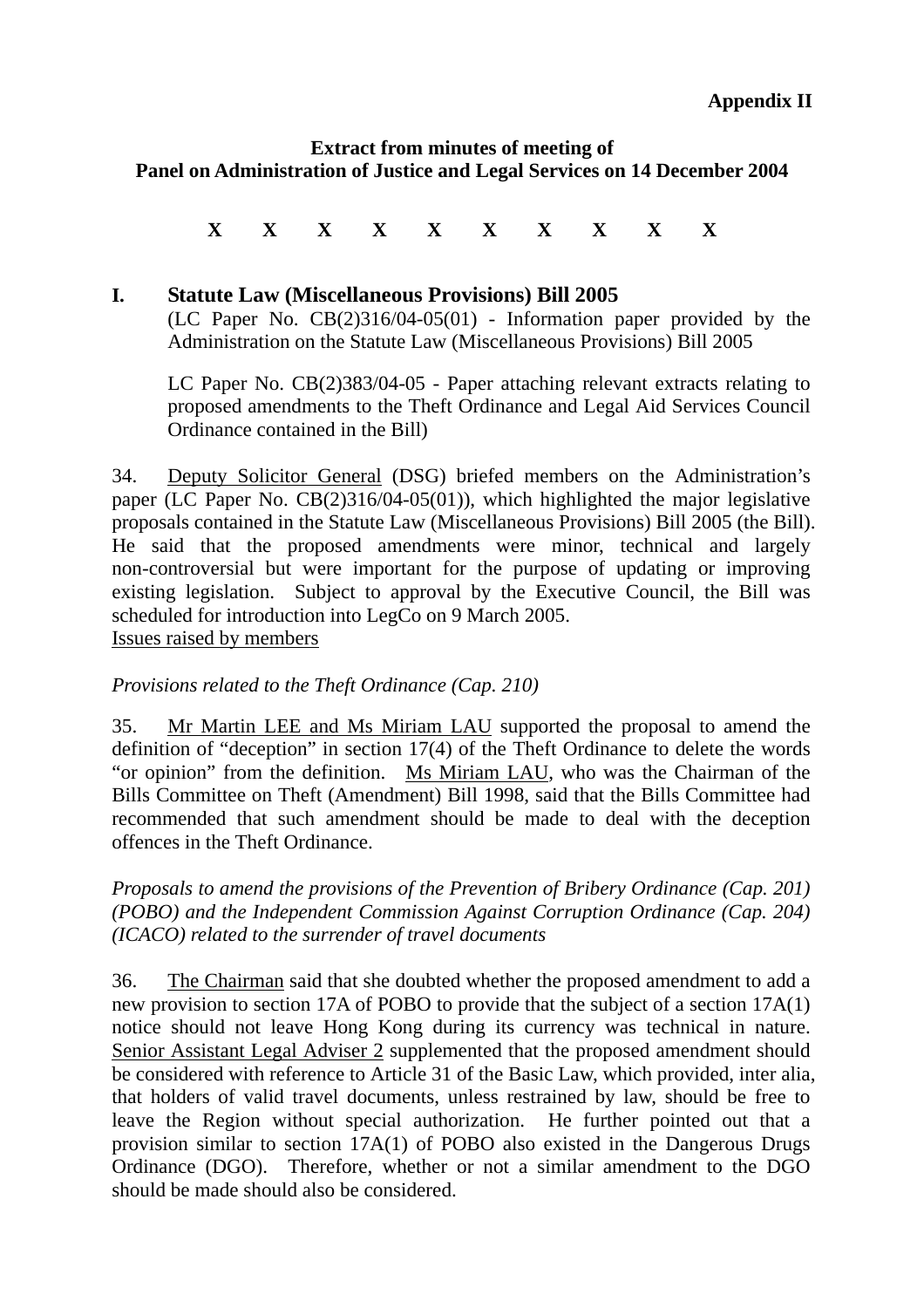37. DSG explained that the proposed amendment to section 17A of POBO was to plug an existing loophole in the law that a section 17A(1) notice did not in fact prevent a person from leaving Hong Kong, since Immigration Officers had no power to prevent persons holding Hong Kong identity cards from leaving Hong Kong for Macau. Under the proposed amendment, it would be clearly stipulated that the subject of a section 17A(1) notice "shall not leave Hong Kong" during its currency.

38. The Chairman asked whether the proposed amendment to section 10 of the ICACO would provide an additional power of arrest to ICAC officers. DSG replied that the powers of arrest conferred upon ICAC officers prescribed in section 10 of ICACO did not refer to sections 17A(4) and 17C(1)(a) of POBO. The Administration considered that it was reasonable and appropriate to empower ICAC officers, in addition to police officers, to arrest under section 10 of ICACO as conferred by section  $17A(4)$  and section  $17C(1)(a)$  of POBO, and to take any persons so arrested before a magistrate in accordance with section 17A(4).

## *Provisions related to the Oaths and Declarations Ordinance (Cap. 11)*

39. In response to the Chairman, DSG explained that at present, the Clerk to the Executive Council (ExCo) reported to the Director of the Chief Executive's Office. Hence, the proposed amendment to transfer the power of administering the Oath of Secrecy made by the Clerk to ExCo from the Chief Secretary for Administration to the Director of the Chief Executive's Office was to reflect this change of reporting.

*Provisions related to the Judicial Officers Recommendation Commission Ordinance (Cap. 92) (JORCO)*

40. DSG explained that the proposal to extend the disclosure of interest requirement of Judicial Officers Recommendation Commission members to the selection process of any other judicial officers specified in Schedule 1 of the JORCO was intended to reflect the administrative arrangements already applied to remove any potential conflict of interest in the selection process of judges other than the judges of the Court of Final Appeal.

*Provisions related to transfer of chairmanship of certain committees under the High Court Ordinance (Cap. 4), District Court Ordinance (Cap. 336), Criminal Procedure Ordinance (Cap. 221)*

41. The Chairman opined that the proposed amendment to transfer the chairmanship of certain committees from the Chief Justice to the Chief Judge of the High Court was not technical in nature.

42. DSG and Mr Patrick MOSS pointed out that the committees covered in the proposals were Rules Committees under the respective Ordinances. DSG said that it was considered to be more appropriate to have the Chief Judge of the High Court rather than the Chief Justice to chair the relevant Rules Committees.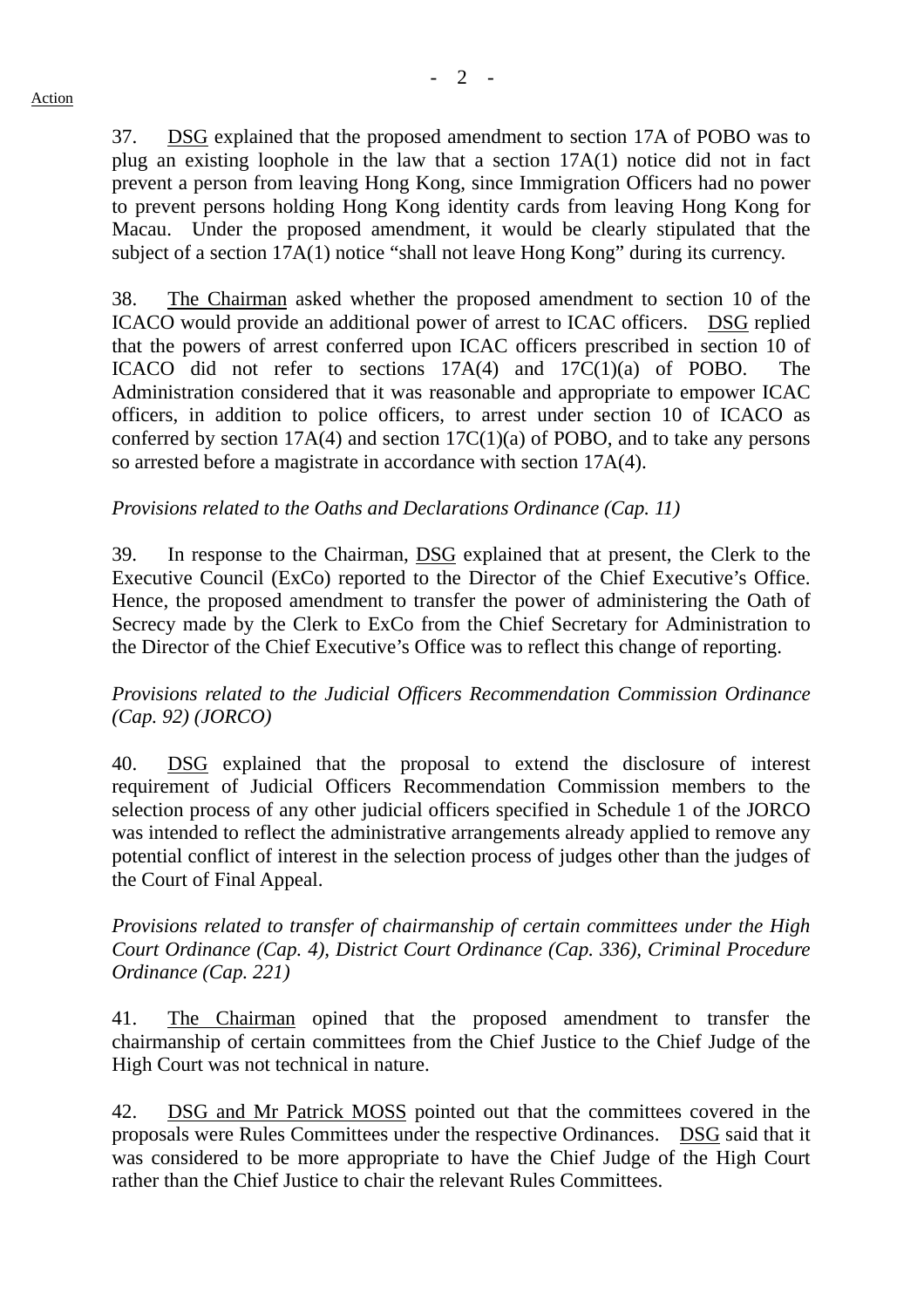#### *Provisions related to professional qualifications of judges and judicial officers*

43. The Chairman said that the Administration should explain in more detail the policies relating to the proposed amendments which involved more than technical matters.

#### *Provisions related to the Summary Offences Ordinance (Cap. 228)*

44. Mr Martin LEE referred to the proposal to amend the Chinese text of section 4(28) of the Summary Offences Ordinance to remove a discrepancy in meaning between the English and Chinese text. The English text created an offence "when any person does any act whereby obstruction **may** accrue to a public place or to the shore of the sea, etc." On the other hand, the Chinese text created an offence "when any person does any act whereby obstruction **actually** accrues to a public place or to the shore of the sea, etc." The offence, therefore, was given a narrower meaning in the Chinese text. It was held by the Court of First Instance in a High Court case that as the English text was the original official text, which existed since 1932, from which the Chinese text was subsequently prepared and declared authentic in 1992, the meaning borne by the original official English text, should take precedence over the Chinese authentic text. Mr Martin LEE said that in his opinion, when there was a discrepancy between the two texts of a provision which defined an offence, the text which carried a more restrictive meaning should be adopted.

45. Ms Miriam LAU expressed a different view. She said that as the English text was the original official text, to adopt the Chinese authentic text to take precedence over the English text would deviate from the original legislative intent. Such an amendment, if considered necessary, would have to be taken forward in the context of a separate legislative amendment exercise instead of by way of an omnibus, miscellaneous provisions bill which sought to deal with only minor and non-controversial amendments.

46. The Chairman opined that reference could be made to section 10B(3) of the Interpretation and General Clauses Ordinance (Cap. 1), which provided that "Where a comparison of the authentic texts of an Ordinance discloses a difference of meaning which the rules of statutory interpretation ordinarily applicable do not resolve, the meaning which best reconciles the texts, having regard to the object and purposes of the Ordinance, shall be adopted*.*"

#### *Provisions related to the Costs in Criminal Cases Ordinance (Cap. 492)*

47. The Chairman pointed out that the Bar Association had provided written comments on the proposals to amend sections 9 and 13 of Cap. 492 in its letter dated 13 August 2004 to the Administration, a copy of which was at Annex J of the Administration's paper. The Chairman said that in her view, the proposed amendments, which would enable the Court of Appeal or the Court of First Instance to order that costs be awarded to the other party where the prosecutor or a defendant unsuccessfully applied to the Court for a certificate under section 32 of the Hong Kong Court of Final Appeal Ordinance, involved policy rather than technical issues.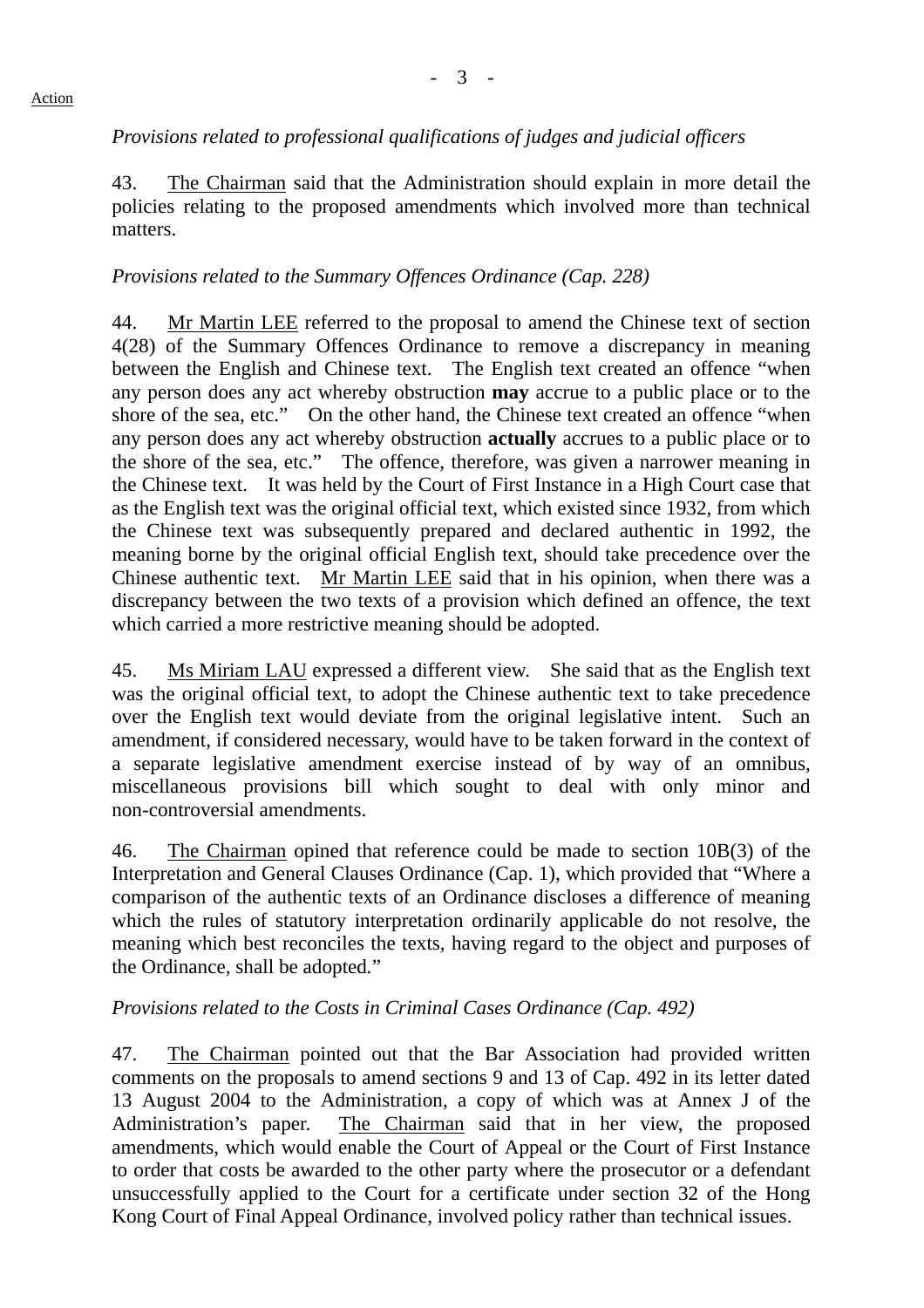#### *Provisions relating to the finality of appeals in various Ordinances*

48. Mr Martin LEE supported the proposal to amend the various Ordinances concerned to give effect to a related judgment of the Court of Final Appeal. The proposed amendment sought to remove the finality provisions in the specific Ordinances which at present provided that a decision by the Court of Appeal in respect of disciplinary proceedings concerning particular professional practitioners should be final. Mr LEE said that the effect of the amendment was that an appeal could then go the Court of Final Appeal, hence removing the existing inconsistency in the appeal mechanism for different professions.

#### *Proposed amendments to empower the Law Society Council to make rules under the Legal Practitioners Ordinance (Cap. 159) (LPO)*

49. Ms Miriam LAU asked whether members of the legal profession had been consulted and had agreed on the proposed amendments which would empower the Law Society Council to make rules in respect of in-house solicitors.

50. DSG responded that the Corporate Counsel Association had been consulted and it had raised no objection. Mr Patrick MOSS informed members that all solicitors, including in-house solicitors, were subject to the Law Society's regulation and fell within the existing regulatory framework of the LPO. The proposed amendments would clarify that the Law Society Council had the authority to make rules under LPO governing employed in-house solicitors, including rules restricting the type of work which these solicitors could or could not do and requiring the taking out of insurance cover if they were undertaking work which exposed them to members of the public. He added that whether or not an in-house solicitor should hold a practising certificate depended on the type of work that the in-house solicitor was doing. Mr MOSS further said that two members of the Corporate Counsel Association were serving as members of the Law Society's Working Party on Employed Solicitors' Code and they had not objected to the proposed amendments.

#### *Proposed amendments for inclusion of representatives in the Standing Committee on Legal Education and Training under the Legal Practitioners Ordinance (Cap. 159)*

51. DSG explained that the proposed amendments to provide for the inclusion of representatives of the Chinese University of Hong Kong (CUHK) in the Standing Committee on Legal Education and Training was to reflect the fact that CUHK was about to establish a law school, and therefore should be represented on that committee. The law school was expected to be established in 2006. Mr Patrick MOSS said that on the basis that the law school would be established, CUHK should be involved in the planning of legal education in Hong Kong.

52. Ms Audrey EU asked whether the establishment of a new law school at CUHK had been decided and approved after full consultation with all relevant parties and stakeholders. The Chairman doubted whether it was appropriate to introduce the amendments before the law school came into existence.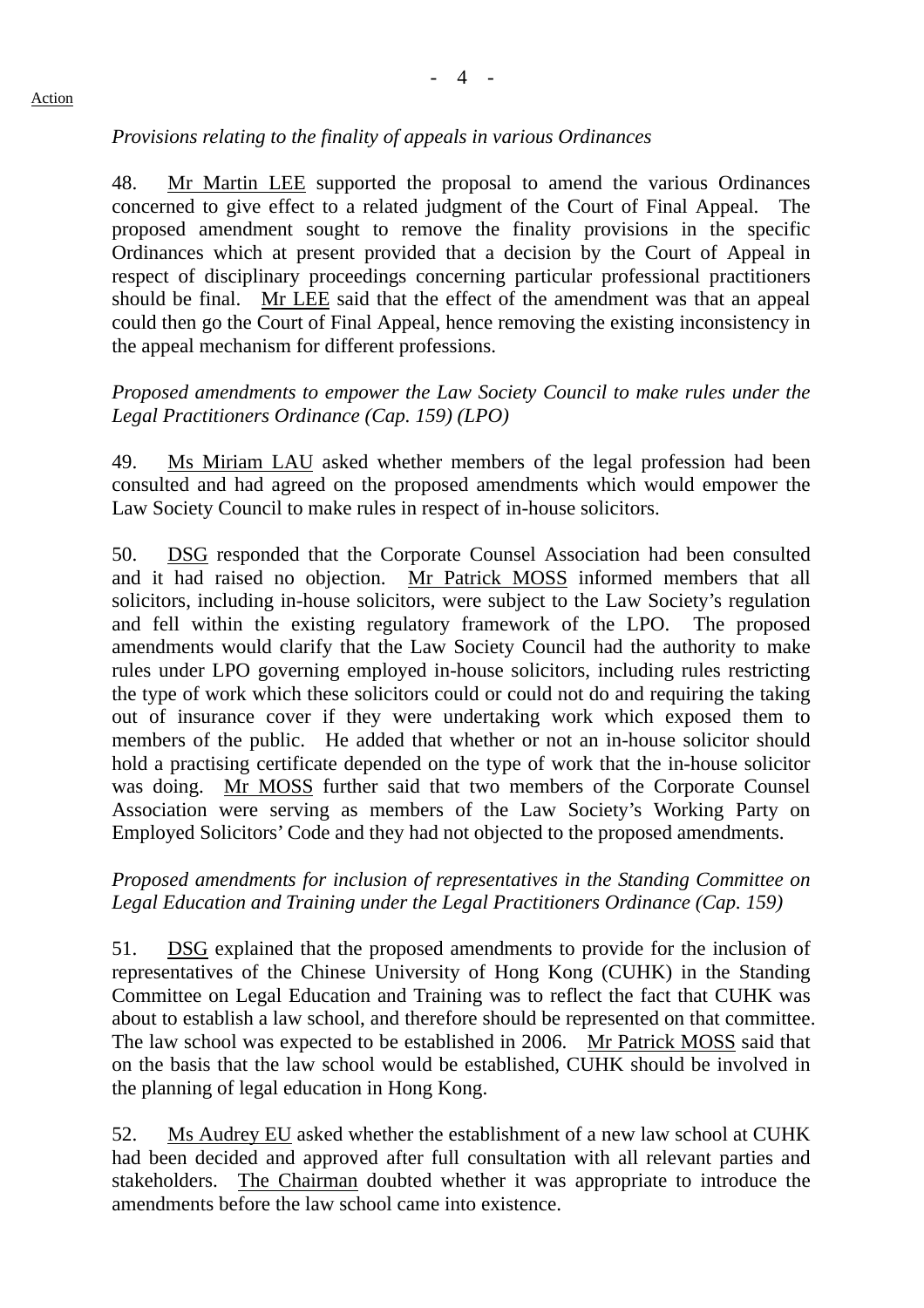53. DSG responded that a deferred commencement clause in relation to the proposed amendments could be included in the Bill. How the matter should be appropriately dealt with could be further discussed in the course of examination of the Bill.

54. Ms Miriam LAU said that she supported measures to improve the planning of legal education and training in Hong Kong. However, she doubted whether it was desirable in terms of policy for the establishment of a new law school at CUHK at a time when there was an over-supply of legally qualified persons in Hong Kong who were having difficulties in finding employment in the legal profession.

55. Mr LI Kwok-ying opined that the provision of legal education and training should not be determined entirely by market demand for lawyers. He pointed out that in the experiences of places like the United Kingdom, many people with legal education actually worked in areas outside the legal profession such as in the administrative and managerial fields. He added that the proposed amendments sought to provide for CUHK, and not the proposed law school, to be represented on the committee.

56. Ms Audrey EU said that her concern about a new law school at CUHK arose from the recommendation of the University Grants Committee that for the future developments in the higher education sector, each institution would fulfil a unique role based on its strengths and areas of excellence. Public resources should accordingly be allocated to nurture such development. Ms EU doubted whether the establishment of a new law school at CUHK, in addition to the existing law schools at the University of Hong Kong and the City University of Hong Kong, would contribute to this endeavour.

57. The Chairman said that the establishment of a new law school at CUHK fell outside the scope of the Bill, and might be discussed by the Panel as a separate issue if considered appropriate and necessary.

 (*Post-meeting note* : Subsequent to the meeting, the Chairman instructed the Clerk to request the Administration to provide a paper explaining the impact of the proposed establishment of a third law school on the provision of legal services. The Administration's paper was circulated to the Panel vide LC Paper No. CB(2) 714/04-05 on 20 January 2005.)

#### Way forward

58. In response to the Chairman, DSG said that the Bill would contain more than 250 clauses which sought to amend 35 Ordinances. The drafting of the Bill was about to be completed. He added that while none of the proposed amendments had an urgent time factor with regard to implementation, the Administration would like the Bill to be passed as early as possible so as to put the relevant legislation in order.